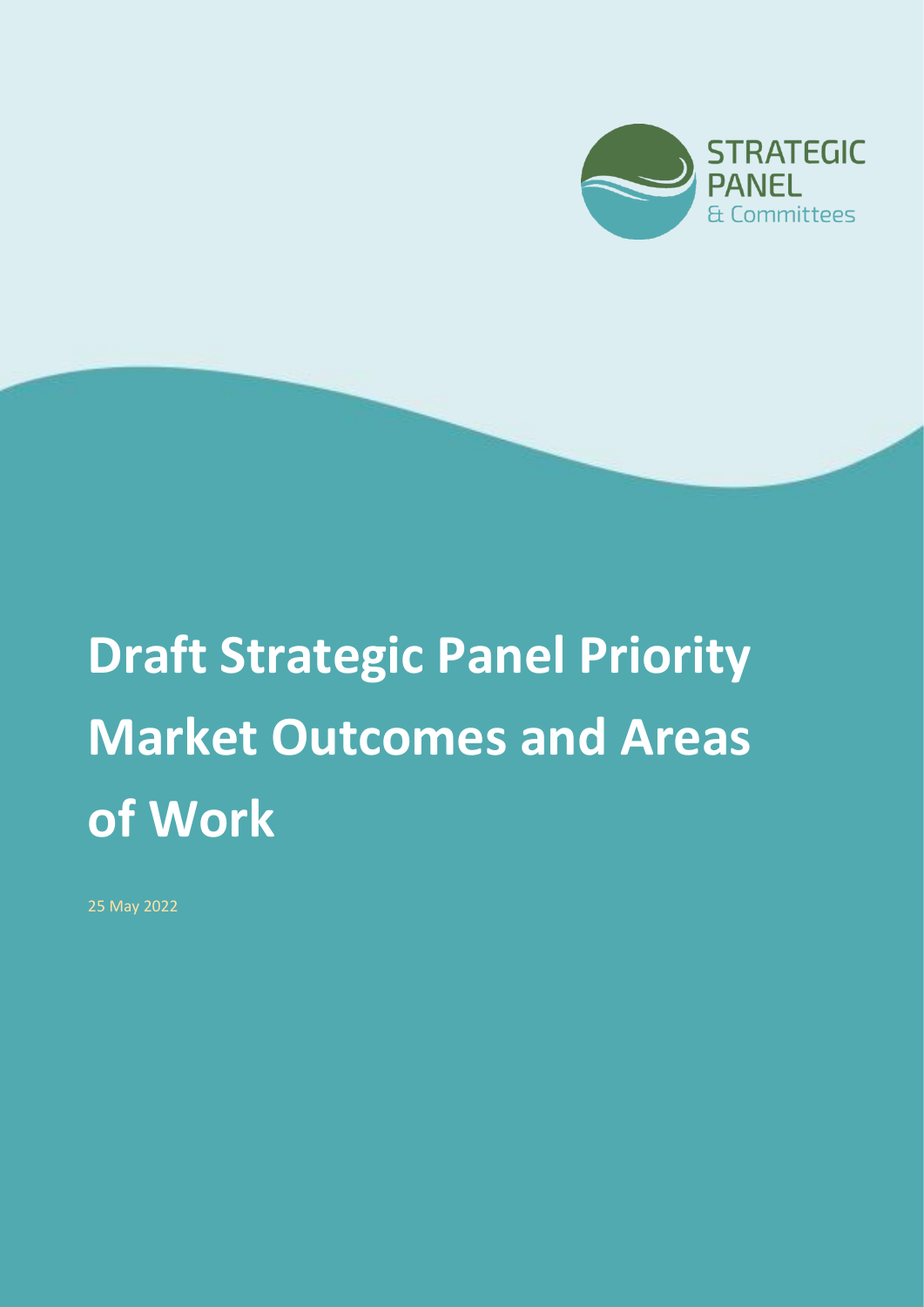

Dear colleagues,

As Chair of the Strategic Panel, I am delighted to share the Draft Priority Market Outcomes and Areas of Work document and appendices for consultation.

The Strategic Panel's role is to promote, challenge, and lead the operation and the evolution of the market for the benefit of current and future nonhousehold customers. We transpose the strategic direction set by Ofwat and Defra into prioritised outcomes and programmes of work. As such, our scope extends beyond providing direction on market codes and includes making recommendations to Ofwat and Defra on policies, regulation, or legislation required to evolve the market for the benefit of customers.



We consider fundamental change is needed. Our overarching priority is a market that delivers sustainable economic growth in its widest sense, creating social, economic, and environmental value for customers, market participants, society, and the environment. Our strategic outcomes - value creation, excellent customer service and water efficiency - are core to achieving this.

We have sought to prioritise areas of work most likely to achieve these outcomes and unlock value for current and future customers in the non-household water market. We recognise that market improvement projects are already underway, many of which are delivering results. We have not fully assessed whether all existing projects will deliver the scale of change required and have therefore been deliberate in recommending reviews in some areas. We see our role as providing the appropriate ongoing direction to enable focused work by ourselves or others. We will work closely with customer organisations, MOSL, trading parties, Ofwat and Defra.

It is important that we hear from, and listen to, trading parties and our key stakeholders now and on an ongoing basis. This consultation is the start of that dialogue and I urge all stakeholders to let us know what you think and tell us what your priorities are and, importantly, why. The consultation period for stakeholder feedback will end on 24 June 2022. Please respond by email to panel.secretariat@mosl.co.uk. We welcome in particular responses to the following consultation questions: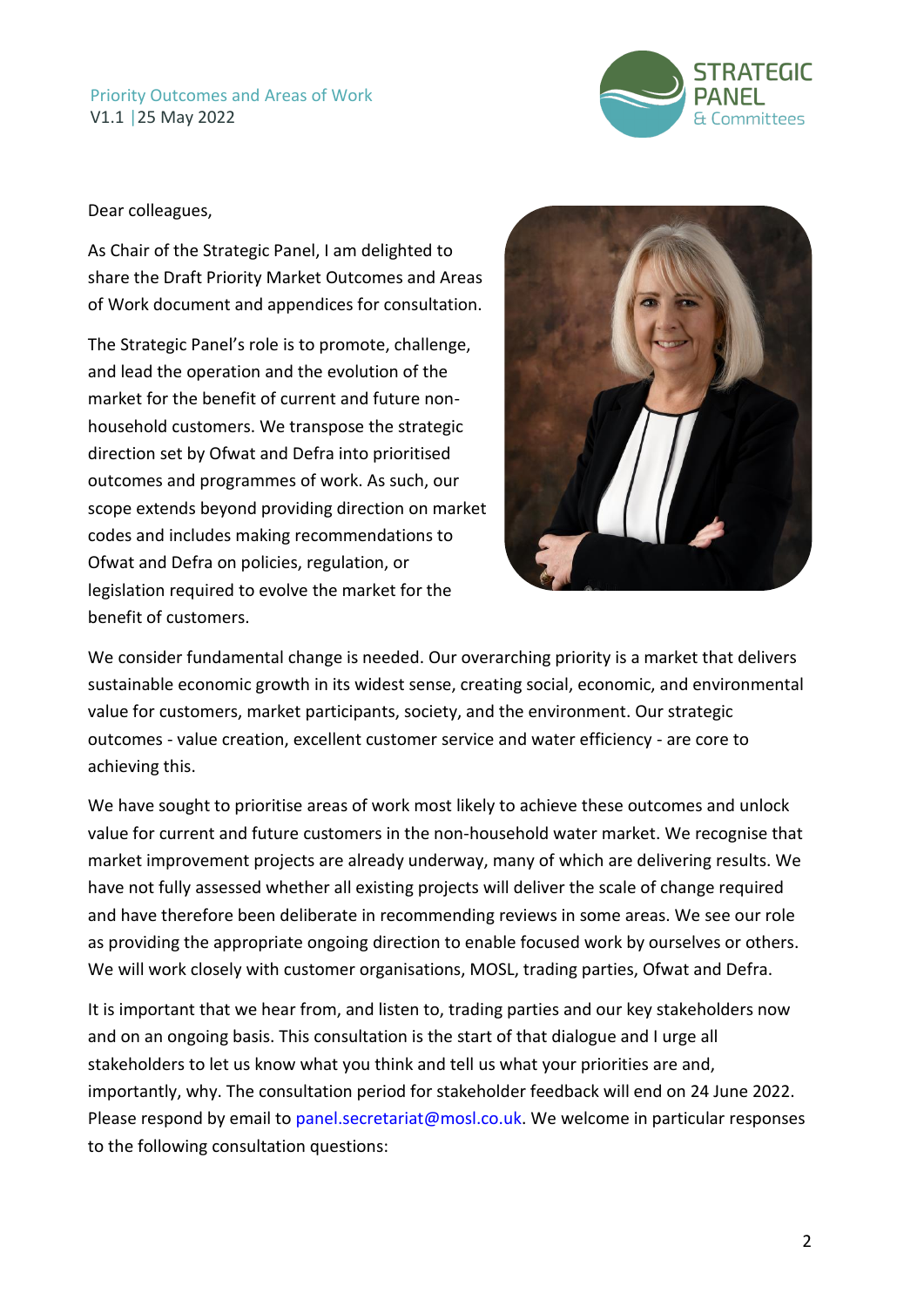

- **1. Do you agree the three strategic outcomes are aligned to the strategic direction Ofwat and Defra have set out for the market? If not, please explain why.**
- **2. Are there any additional or alternative outcomes which you believe should be prioritised?**
- **3. Will the five strategic priorities focus work on the key matters that need to be resolved to support the strategic outcomes? If not, how should they be re-focused or amended?**
- **4. Do you have any comments on the identified activities and is there any other ongoing work not mentioned that the Strategic Panel should take account of when considering future actions?**

As part of my, and the Strategic Panel's commitment to engage openly with the market to ensure that a range of stakeholder views inform its priorities, we have also published a plan of how we intend to engage with the market in 2022/23 and as we develop and review our priorities on an annual basis. As part of this a series of roundtable events will be held in June and July to inform the priorities. The engagement plan can be accessed [here.](https://mosl.co.uk/document/documents/5472-strategic-panel-engagement-plan)

I look forward to working closely with our stakeholders as we refine the priorities that will set the strategic direction for the market for the coming years and make a positive impact for customers.

Kind regards

#### **Trisha McAuley**

Chair of the Strategic Panel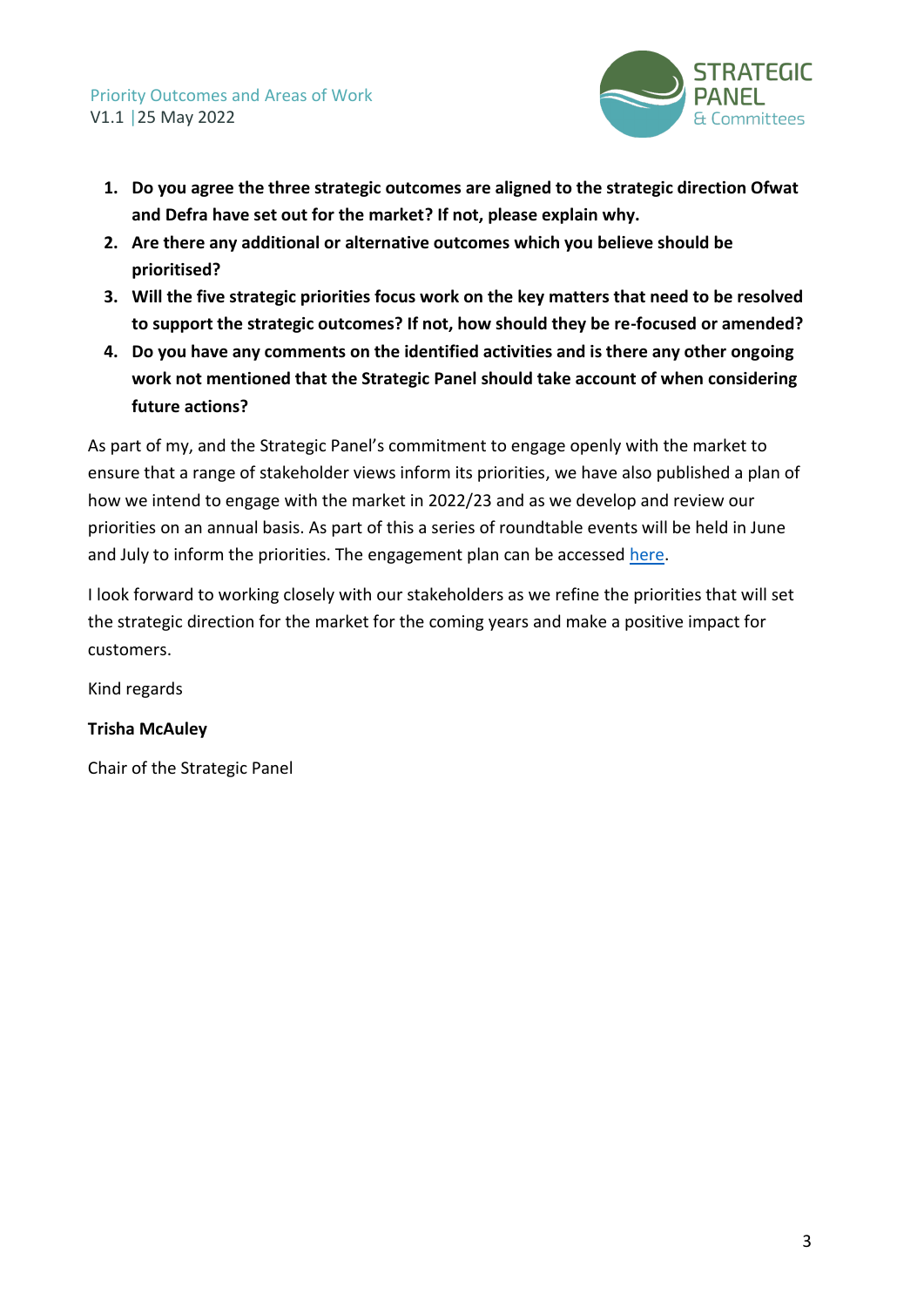

# **Contents**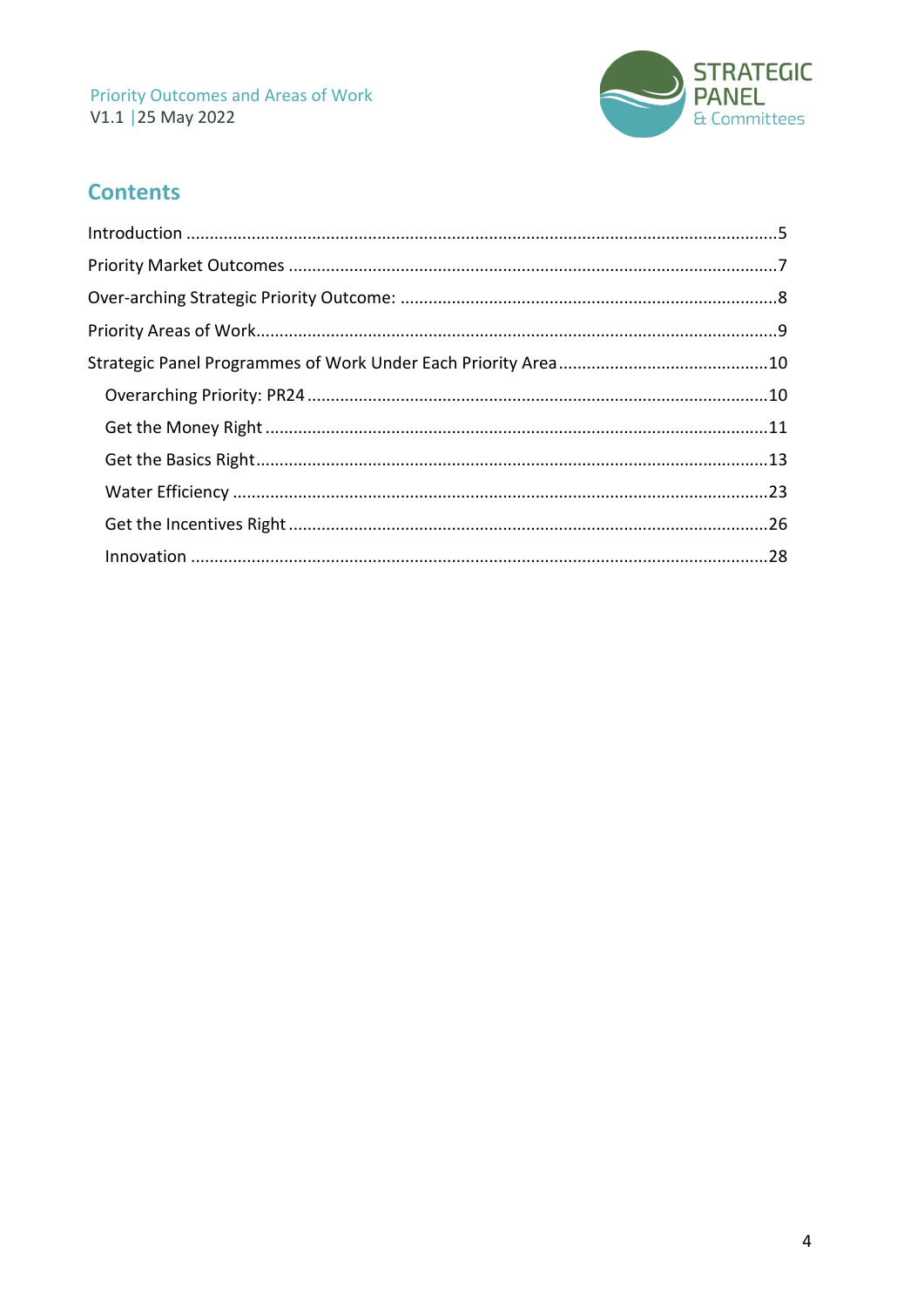

# <span id="page-4-0"></span>**Introduction**

**The Strategic Panel promotes, challenges and leads the operation and evolution of the market for the benefit of current and future non-household customers. It is the senior group responsible for overseeing the market codes, which govern the market.**

Strategic Panel Terms of Reference, 2022

[Defra's Strategic Policy Statement](https://www.gov.uk/government/publications/strategic-policy-statement-to-ofwat-incorporating-social-and-environmental-guidance) and [Ofwat's Vision for the business Retail Market](https://www.ofwat.gov.uk/publication/speech-from-david-black-interim-chief-executive-a-business-retail-market-that-creates-value-for-customers-society-and-the-environment-progress-and-prospects/) encompass:

- Protecting and enhancing the environment
- Delivering a resilient water sector
- Serving and protecting customers
- Using markets to deliver for customers
- Creating value through dynamic and competitive markets that rewards those that provide better quality service and value for money and evolve new propositions to meet the diverse and changing needs of customers and society.

The Strategic Panel has been established to transpose the strategic direction set out by Ofwat and Defra into prioritised outcomes, actions, and programmes of work. We share their vision, ambition and assessment that fundamental change is needed. The needs and priorities of current and future customers will be at the centre of everything we do. We see our role as creating and enabling the right market conditions for customers to have greater choice and the ability to tailor services to their needs (as opposed to prescribing the products or services for customers). We favour a market with a strong focus on retailers serving customers' needs.

The Strategic Panel's scope extends to providing direction on issues across the breadth of the market, including the market codes, adjacent rules, policies, or legislation that could impact the strategic direction of the non-household water market. As such, the Strategic Panel has a key role in making recommendations to, or seeking to influence, DEFRA or Ofwat on policies or legislation beyond the scope of the market codes to evolve the non-household market for the benefit of customers. Through the Code Change Committee, the Strategic Panel will also make recommendations to Ofwat to adopt code changes. We may also make recommendations to other market parties and MOSL to progress actions that further the strategic outcomes for the market. To support this, the Strategic Panel will need to work closely with others. We may commission work from MOSL or Panel committees and, if desired, independently review or assess particular aspects of the market. Ultimately, we see our role as providing the framework and direction to create the conditions, and steer the market to unlock the barriers, to bring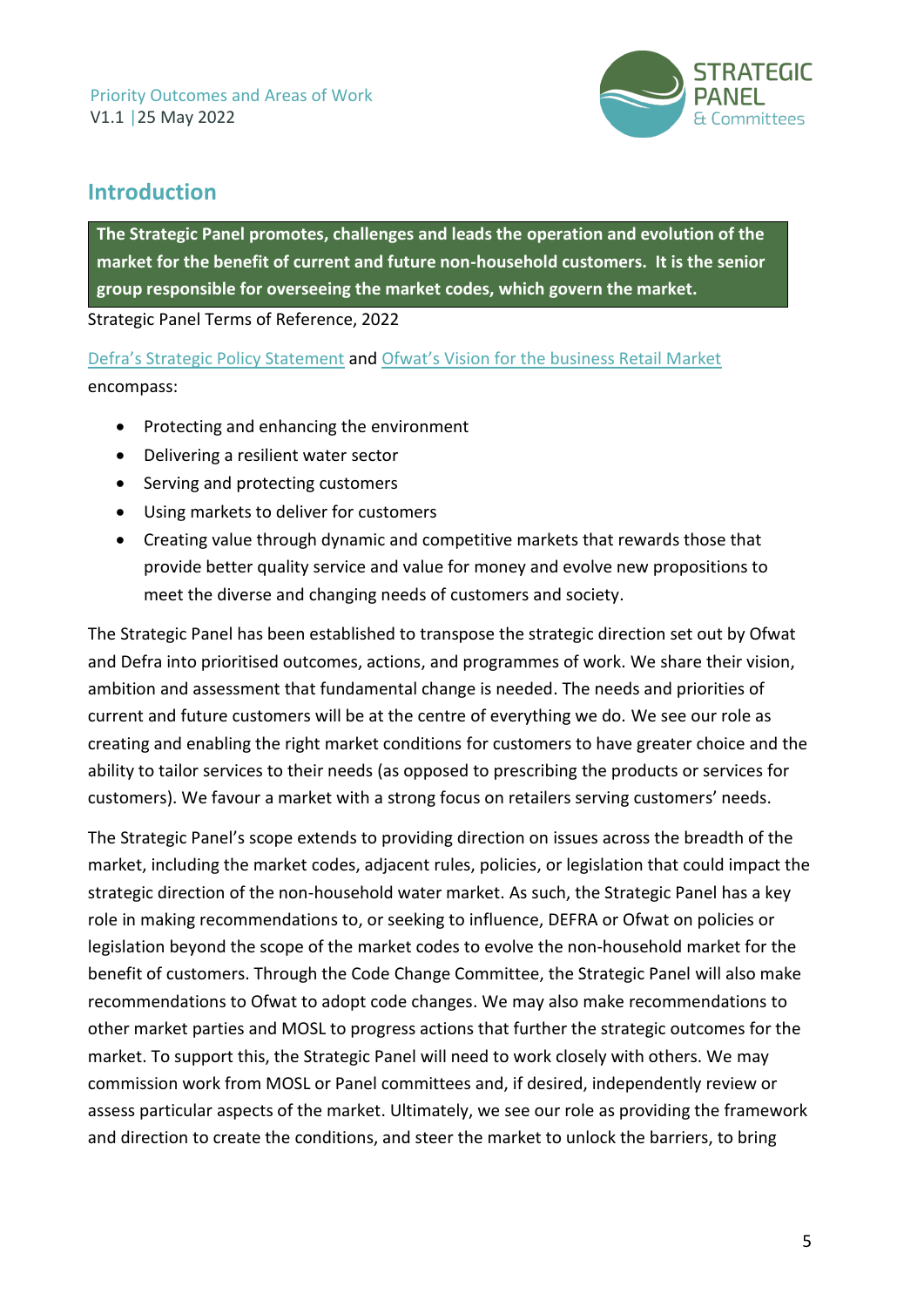

about a thriving, sustainable market that works for its customers now and in the future, and, in doing so, adds clear value to society.

This document therefore sets out the Strategic Panel's ambition for the market, now and in the future, the key outcomes we want to see and the areas of work that we have decided should be prioritised now and over the next three years. Recognising the need for fundamental change in this market, we have sought to prioritise what is most likely to unlock value for customers in the future. We observe a number of market improvement initiatives and projects led by MOSL, trading parties, RWG and others. We are not in a position to assess whether all of these will deliver the scale of change required. Therefore, we have been deliberate in recommending reviews on some topics rather than simply endorsing existing projects. We see our role as providing appropriate direction and framework to enable focus on clear outcomes that can be measured and tracked. We will use these outcomes to prioritise our own work, the work of our committees and make recommendations to other market stakeholders, including MOSL, DEFRA and Ofwat.

The Strategic Panel will review our priority outcomes and areas of work on an annual basis, engaging with stakeholders in line with the Engagement Plan published alongside this document, and understanding the evidence base to help drive delivery of the best outcomes for customers.

Over the next few months, we will set out measures to assess the delivery and value of our work and the progress towards our key market priority market outcomes. We will use these also to set targets and metrics for Strategic Panel committees. These measures will be reviewed over time as the market develops and priorities change.

In setting out our priority outcomes and work programmes, we are conscious that the task is an ambitious one. Our aim is to prioritise and inject focus and pace, as much as possible and as soon as possible, where we can - but with a clear eye on the evidence, and on the longer-term perspective and on balancing short and long-term gain.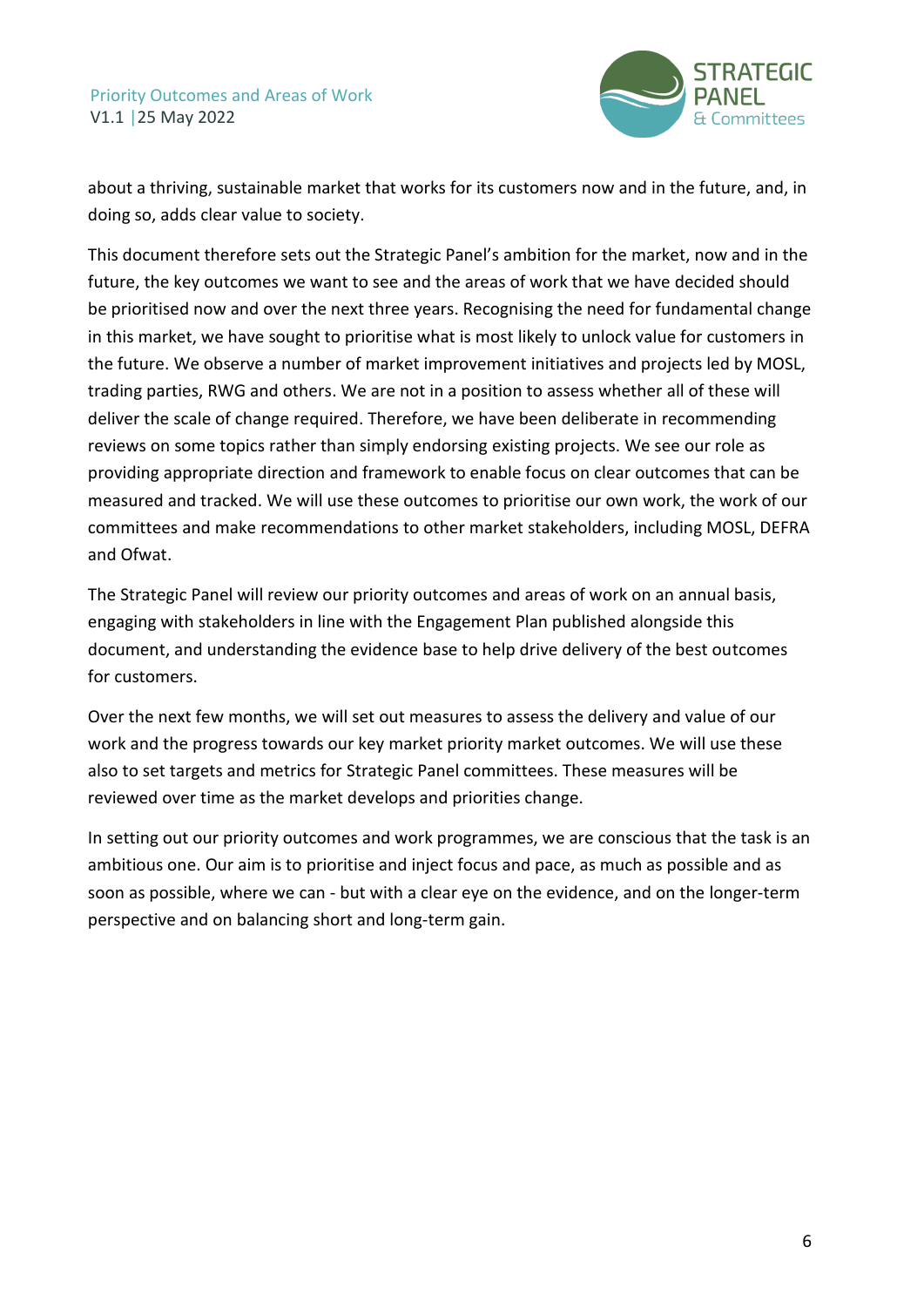

# <span id="page-6-0"></span>**Priority Market Outcomes**

The Strategic Panel's over-arching priority outcome is a market that delivers sustainable economic growth in its widest sense, creating social, economic and environmental value for customers, market participants, society and the environment.

In a market with increased value, customers will be more engaged in seeking services to benefit their businesses and trading parties will be more engaged in seeking customer's business.

More choice and competition for customers will, in turn, drive service and innovation to further increase the value of the market.

Higher value need not mean higher prices; prices should be fair, sustainable and offer value for money. However, it should mean best practice in customer service founded on well-functioning market processes, and efficient and effective water use and drainage which will both save customers money and meet the environmental challenge.

Reflecting our over-arching priority, the Strategic Panel has identified three specific priority market outcomes that will drive the focus of key priority areas of work:

- Value Creation
- Customer Service Excellence
- Water Efficiency is Core

We have set out the work to achieve these outcomes under five priorities:

- Get the money right
- Get the basics right
- Water efficiency
- Get the incentives right
- Innovation

We recognise that this is a wide scope of priority areas. But after careful consideration, we decided that they are all interdependent and that, accordingly, progress needs to start being made on each of them. The programmes of work that sit underneath have delivery timelines included.

We expect each area of work and deliverable, as a matter of course, to embed the following cross-thematic considerations: innovation; customer impacts, by segment; customer protection; efficiency/value for money; environmental impacts; scope for collaboration/partnerships.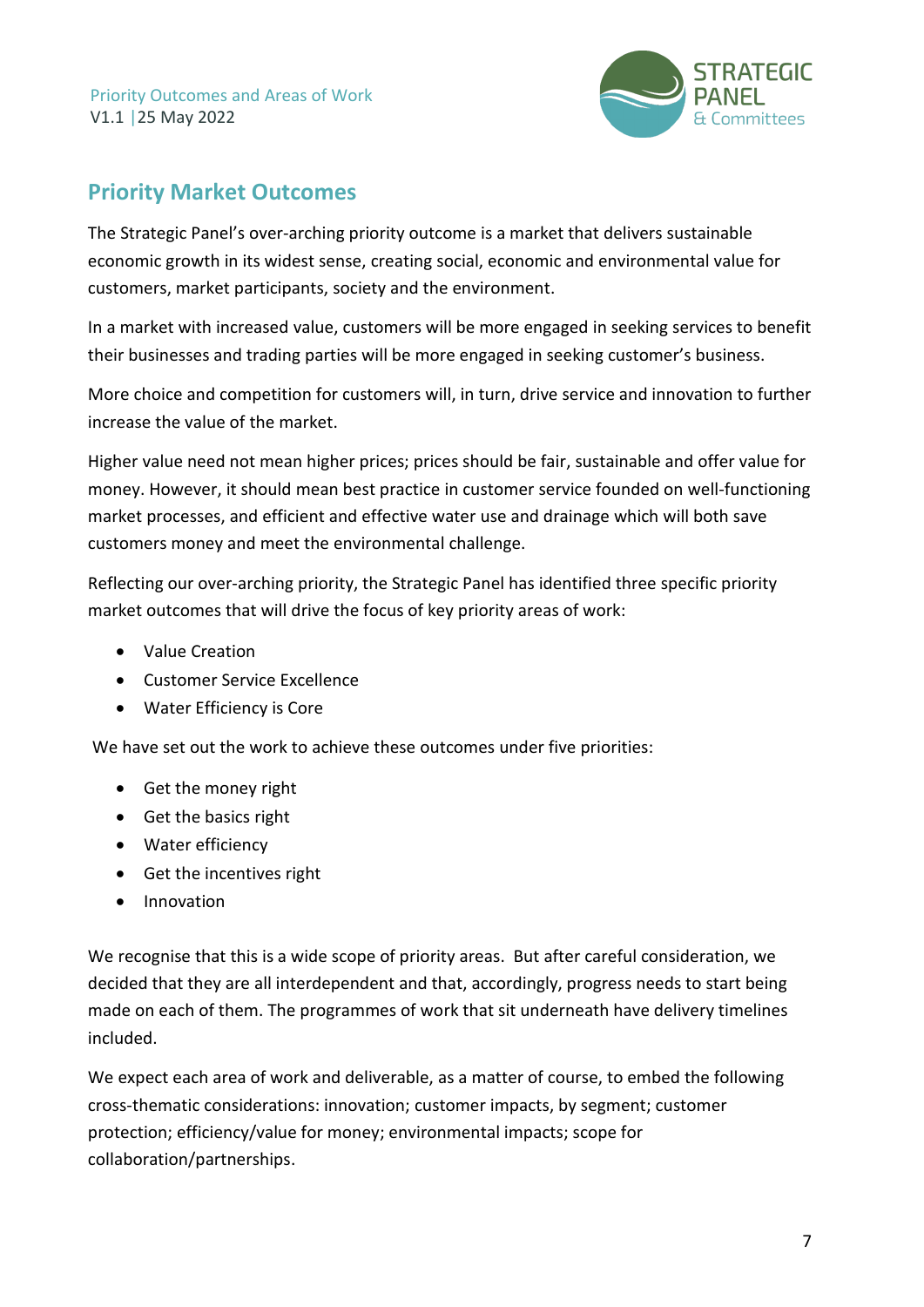

# **Over-arching Strategic Priority Outcome:**

A market that delivers sustainable economic growth in its widest sense, creating social, economic and environmental value for customers, market participants, society and the environment.

#### **Value Creation**

<span id="page-7-0"></span>Customers of all sizes, geographies and sectors have a diverse choice of services and market participants actively compete and innovate to meet changing customer, social and environmental needs at a fair price. Boards are actively engaged in creating value.

# 10

#### **Customer Service Excellence**

Customers buy products and services that meet their expectations in terms of time, cost and quality. The market delivers recognised best practice in customer service.



#### **Water Efficiency is Core**

Water efficiency is embedded as core to business across the market. Market participants enable customers to understand their consumption of water and wastewater services and to use resources efficiently.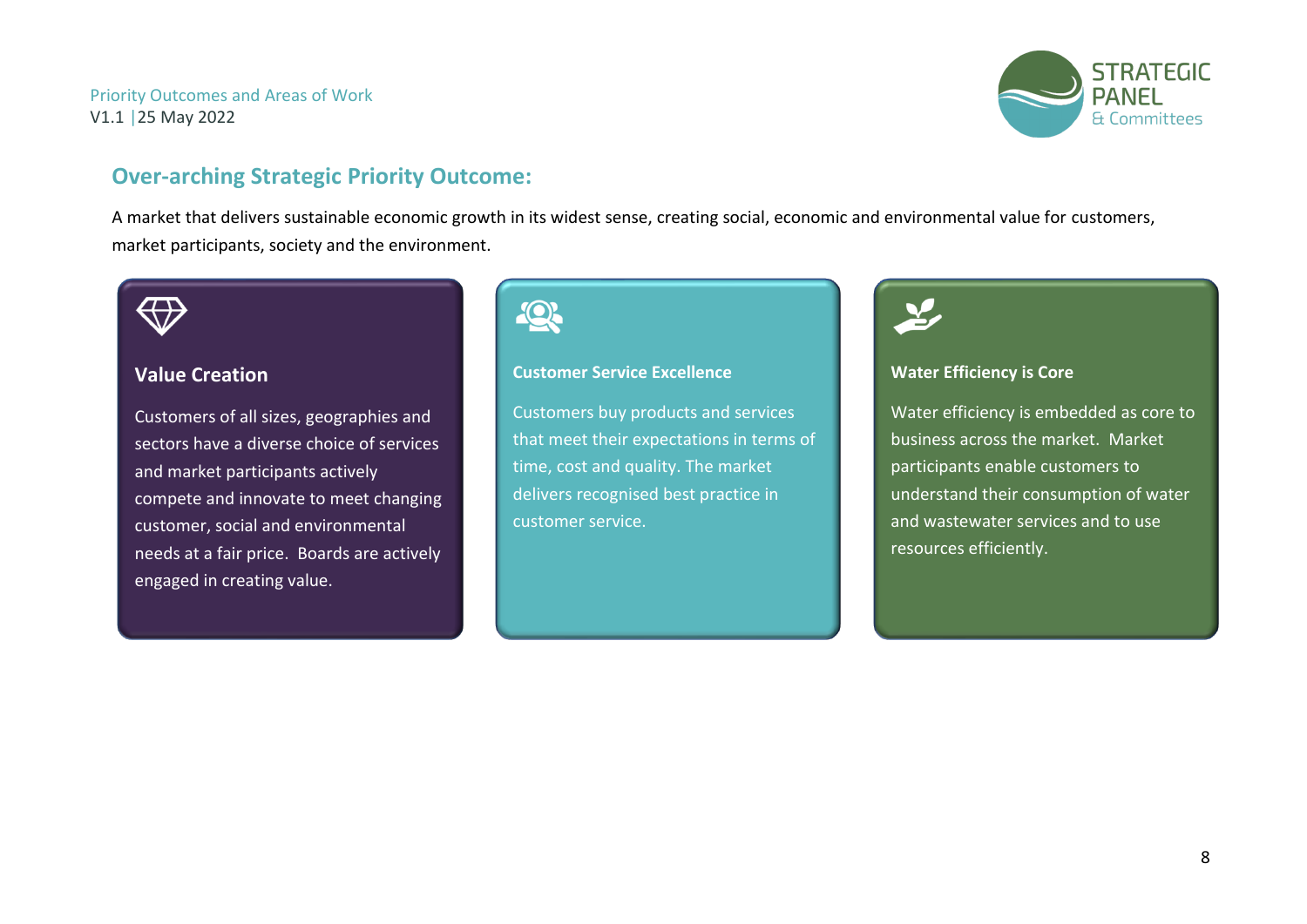

# **Priority Areas of Work**

<span id="page-8-0"></span>

| <b>Get the Money Right</b>  | <b>Get the Basics Right</b>                                                                      | <b>Water Efficiency</b>    | <b>Get the Incentives Right</b> | <b>Innovation</b>          |
|-----------------------------|--------------------------------------------------------------------------------------------------|----------------------------|---------------------------------|----------------------------|
| Create a commercial         | Customer bills and market                                                                        | Market participants and    | Align market participant        | Create the right market    |
| framework in which          | settlement are based on                                                                          | customers are incentivised | incentives to drive             | mechanisms to create       |
| efficient and successful    | accurate consumption data                                                                        | to use water efficiently.  | customer, social and            | new value, making the      |
| market participants make    | and there is improved access                                                                     | The market enables         | environmental benefits and      | market genuinely           |
| appropriate risk adjusted   | to data to promote                                                                               | customer understanding     | value.                          | attractive to new entrants |
| returns or better by;       | innovation.                                                                                      | of consumption and treats  |                                 | and new business models,   |
| earning a fair and          | Align Retailer, Wholesaler                                                                       | water efficiency as core   |                                 | delivering organic         |
| sustainable return on their | and Market Operator                                                                              | business.                  |                                 | innovation, new customer   |
| investments and             | processes to improve                                                                             |                            |                                 | propositions and           |
| delivering services that    | efficiency and customer                                                                          |                            |                                 | environmental benefit.     |
| demonstrate value for the   | value, while recognising that                                                                    |                            |                                 |                            |
| customer.                   | appropriate variation may be                                                                     |                            |                                 |                            |
|                             | in the customer interest.                                                                        |                            |                                 |                            |
|                             | Get the basics right in<br>customer interactions and<br>communications.<br>Create a flexible and |                            |                                 |                            |
|                             | responsive code change<br>mechanism that prioritises                                             |                            |                                 |                            |
|                             | the right outcomes.                                                                              |                            |                                 |                            |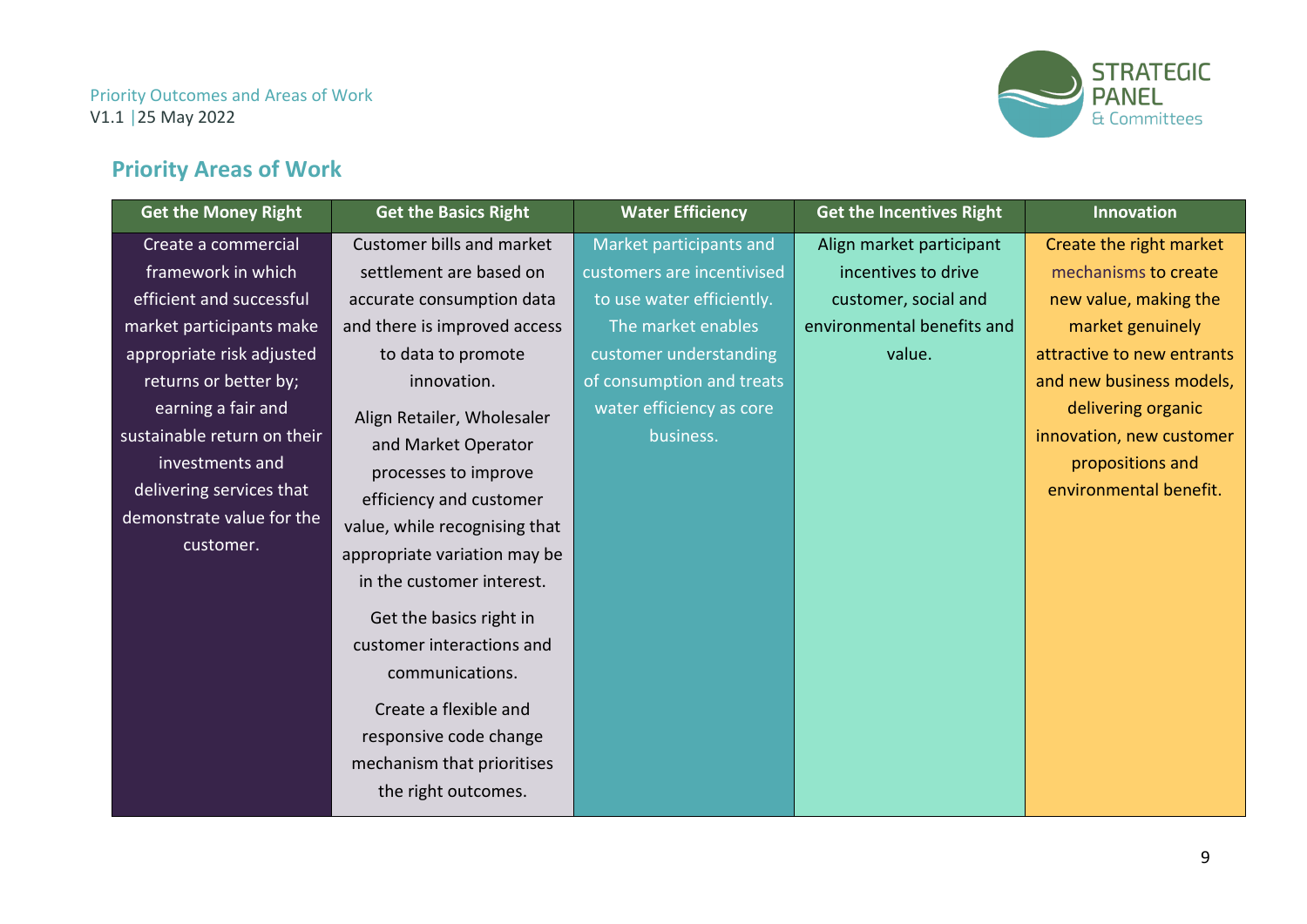

# **Strategic Panel Programmes of Work Under Each Priority Area**

#### **Overarching Priority: PR24**

We are calling out PR24 as an over-arching priority where we will adopt a holistic view, as we see it potentially impacting all of our priority outcomes and affecting multiple areas of our work programme.

Price Review 24 will determine the allowed revenues for wholesalers during the next price control period. Setting these revenues at an appropriate level is important for customers in ensuring appropriate services are offered, including ensuring that Wholesalers are appropriately incentivised to invest in the delivery of efficient and effective services and technology in the non-household market that support the delivery of key market outcomes and priorities. This will have to be balanced carefully with Ofwat's priorities for the household market.

<span id="page-9-1"></span><span id="page-9-0"></span>

| What we will do (deliverable)                    | How we will do it (also deliverables) | 2022/23 | 2023/24 | 2024/25 |
|--------------------------------------------------|---------------------------------------|---------|---------|---------|
| Make recommendations to Ofwat on the PR24        | Formal response                       | Summer  |         |         |
| Draft Methodology on how best it can contribute  |                                       |         |         |         |
| to delivering priority market outcomes.          |                                       |         |         |         |
|                                                  |                                       |         |         |         |
| We will take a holistic market view to assessing |                                       |         |         |         |
| how Ofwat's key strategic themes interact with   |                                       |         |         |         |
| our priority market outcomes and how both can    |                                       |         |         |         |
| best be delivered in the PR24 period.            |                                       |         |         |         |
|                                                  |                                       |         |         |         |
| Our response will include providing Ofwat with a |                                       |         |         |         |
| clear view, focused on customers, on whether     |                                       |         |         |         |
| some or all market performance incentives        |                                       |         |         |         |
| should form part of the PR 24 settlement or the  |                                       |         |         |         |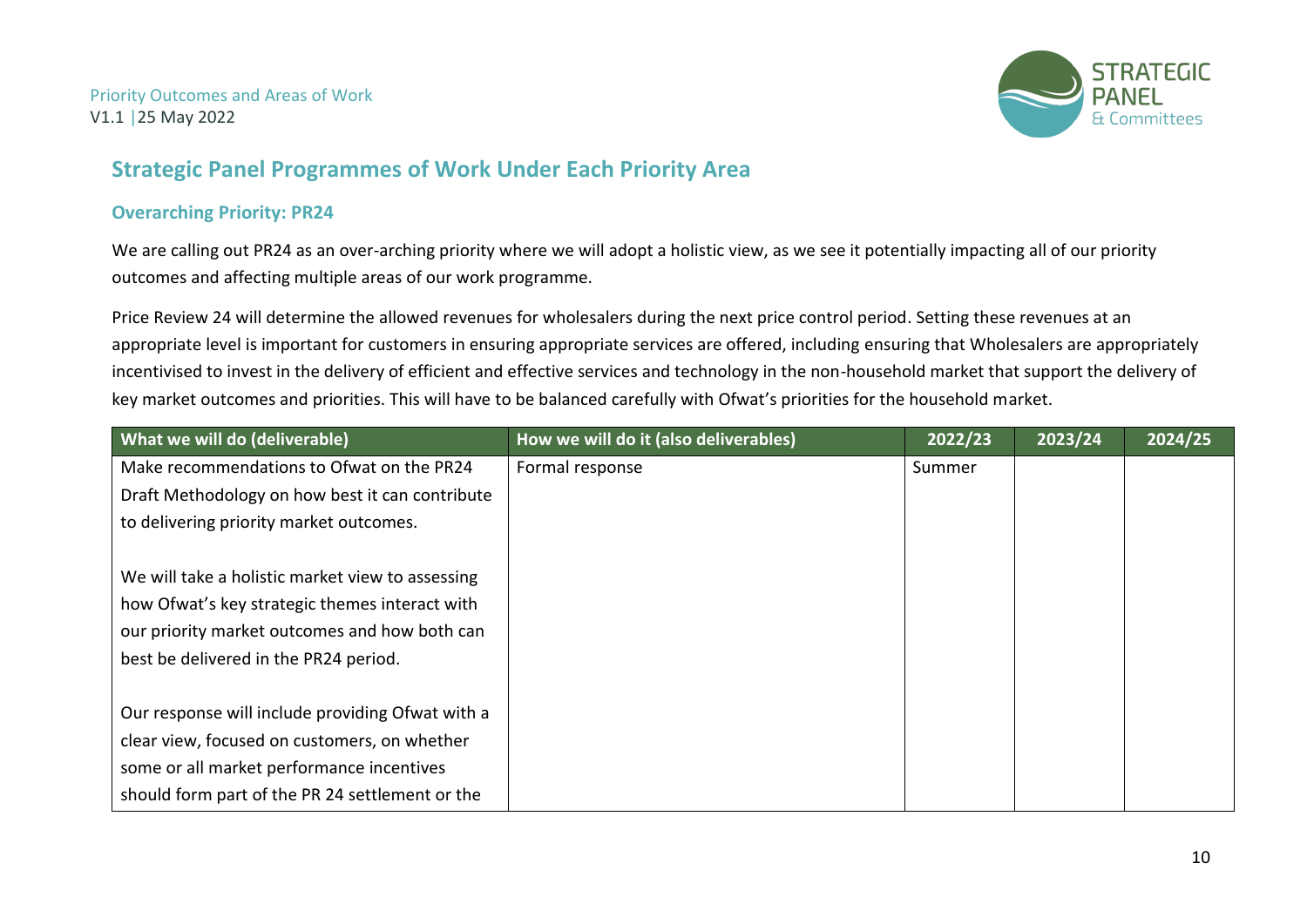

| What we will do (deliverable)                   | How we will do it (also deliverables) | 2022/23 | 2023/24 | 2024/25 |
|-------------------------------------------------|---------------------------------------|---------|---------|---------|
| Market Performance Framework, or a              |                                       |         |         |         |
| combination of tools.                           |                                       |         |         |         |
| Continue to engage with Ofwat, providing clear  | Formal responses                      | Ongoing | Ongoing |         |
| recommendations when we think necessary, at     |                                       |         |         |         |
| key milestones towards the final determination. |                                       |         |         |         |

#### **Get the Money Right**

Create a commercial framework in which efficient and successful market participants make appropriate risk adjusted returns or better by; earning a fair and sustainable return on their investments and delivering services that demonstrate value for the customer.

#### **Rationale for Priority Work Area Programmes**

For this market to create value for customers, it needs market participants who offer new products, services, and choice; there needs to be more innovation. To do this, market participants that are efficient and productive must earn a fair and sustainable return. Ofwat's review of the Retail Exit Code (REC) will materially influence market participants' returns for significant proportions of the Retail market and, as such, the Strategic Panel will take the opportunity to deliver a comprehensive submission to the REC review. The Strategic Panel believes it will be important for Ofwat to balance effective protection and fair prices for new and existing customers, while enabling efficient Retailers to compete on a sustainable basis and so that future customers benefit from a flourishing competitive market. This is a key strategic priority for the market and getting this right underpins all the other priorities. However, we are also conscious that the REC, in itself, is not the silver bullet for creating the value that we want to see the in the market. It has to, and must, go hand in hand with getting the basics right in market interactions.

<span id="page-10-0"></span>The Strategic Panel's role is to make independent recommendations in the interests of existing and future customers to Ofwat on achieving the priority market outcomes. The Strategic Panel considers that an independent review of utility margins and efficient costs is necessary to inform recommendations on future price terms. We believe that the regulator is best placed to do this, and we encourage Ofwat to commission this.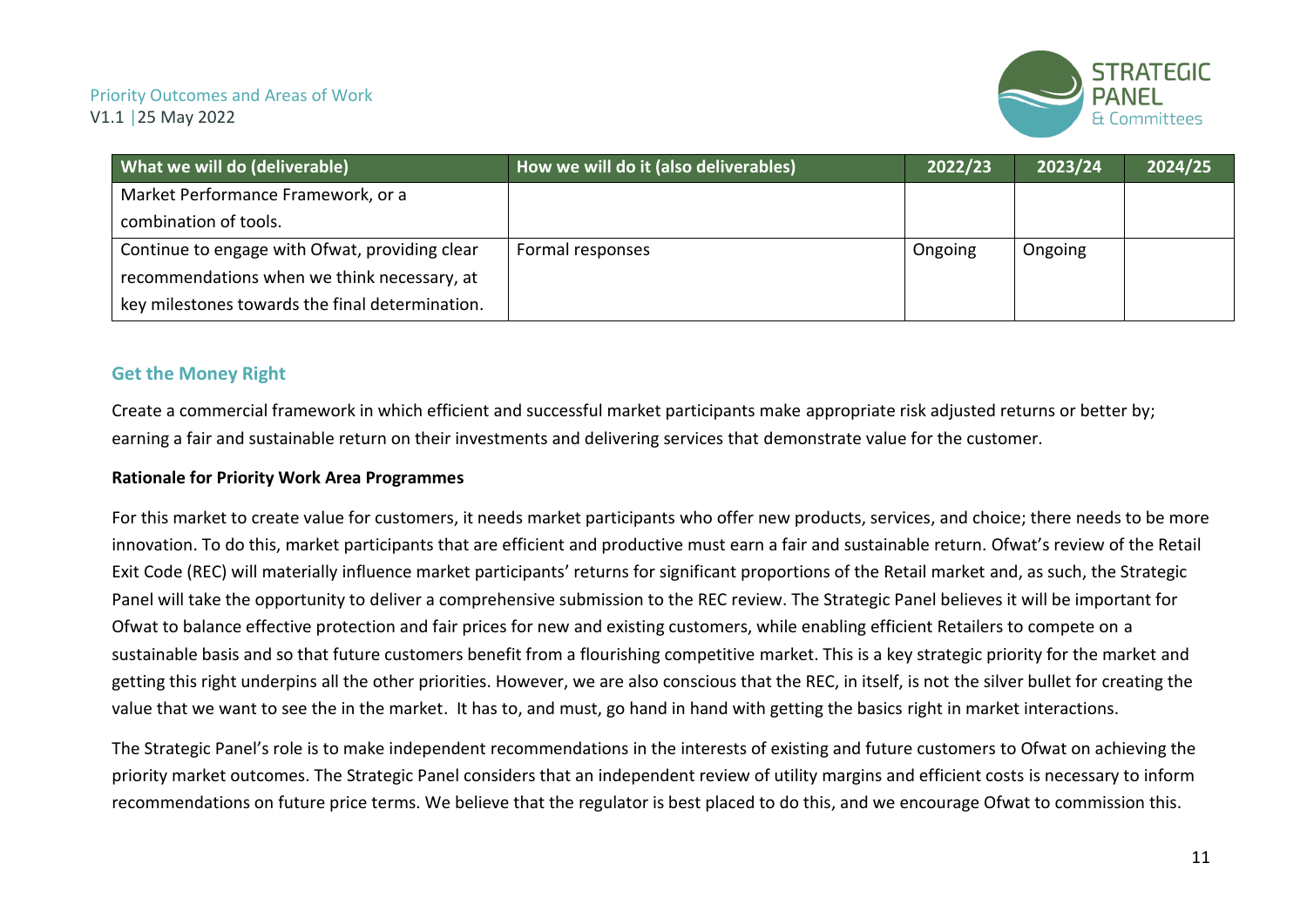

Depending on the outcome of the REC review, the Strategic Panel will consider whether we should undertake or commission further work in this area.

The Strategic Panel also considered whether to prioritise a fundamental review of credit requirements and settlement processes, including whether regulatory requirements are appropriate and create a level playing field. The Strategic Panel recognises the importance of credit requirements and that working capital costs could dampen new entry, expansion, and competition if costs are either not accounted for in the REC or are unduly discriminatory. The Strategic Panel would welcome Ofwat's consideration of market participants' working capital requirements and margins and appropriate reflection of these in the REC price terms. Once Ofwat's plans are clearer on the REC review later this year, the Strategic Panel will consider what additional work may be useful in relation to credit arrangements and settlement processes.

We also understand that DEFRA and Ofwat are reviewing the Supplier of Last Resort arrangements. We recognise that successful competitive markets will see Retailers fail. Accordingly, it is important to provide for Retailer failure such that customers are best protected, and that succeeding Retailers are able to actively participate in supplier of last resort arrangements without taking on undue risk. The risk of retailers being unwilling to take on new customers can be mitigated by creating the appropriate conditions for successful market participants to earn a fair and sustainable return. Once we see the review by DEFRA and Ofwat, the Strategic Panel will decide whether to commission further work in this area.

#### **Programmes of Work**

| What we will do (deliverable)                   | How we will do it (also deliverables)     | 2022/23 | 2023/24 | 2024/25 |
|-------------------------------------------------|-------------------------------------------|---------|---------|---------|
| Make recommendations to Ofwat on the REC        | Formal response and recommendation on the | Autumn  |         |         |
| Review and how best the REC can contribute      | <b>REC to Ofwat</b>                       |         |         |         |
| to delivering priority market outcomes,         |                                           |         |         |         |
| particularly in relation to existing and future |                                           |         |         |         |
| customer outcomes.                              |                                           |         |         |         |
| Consider the outcome of Ofwat's review of       |                                           | Winter  |         |         |
| the REC and decide whether the Strategic        |                                           |         |         |         |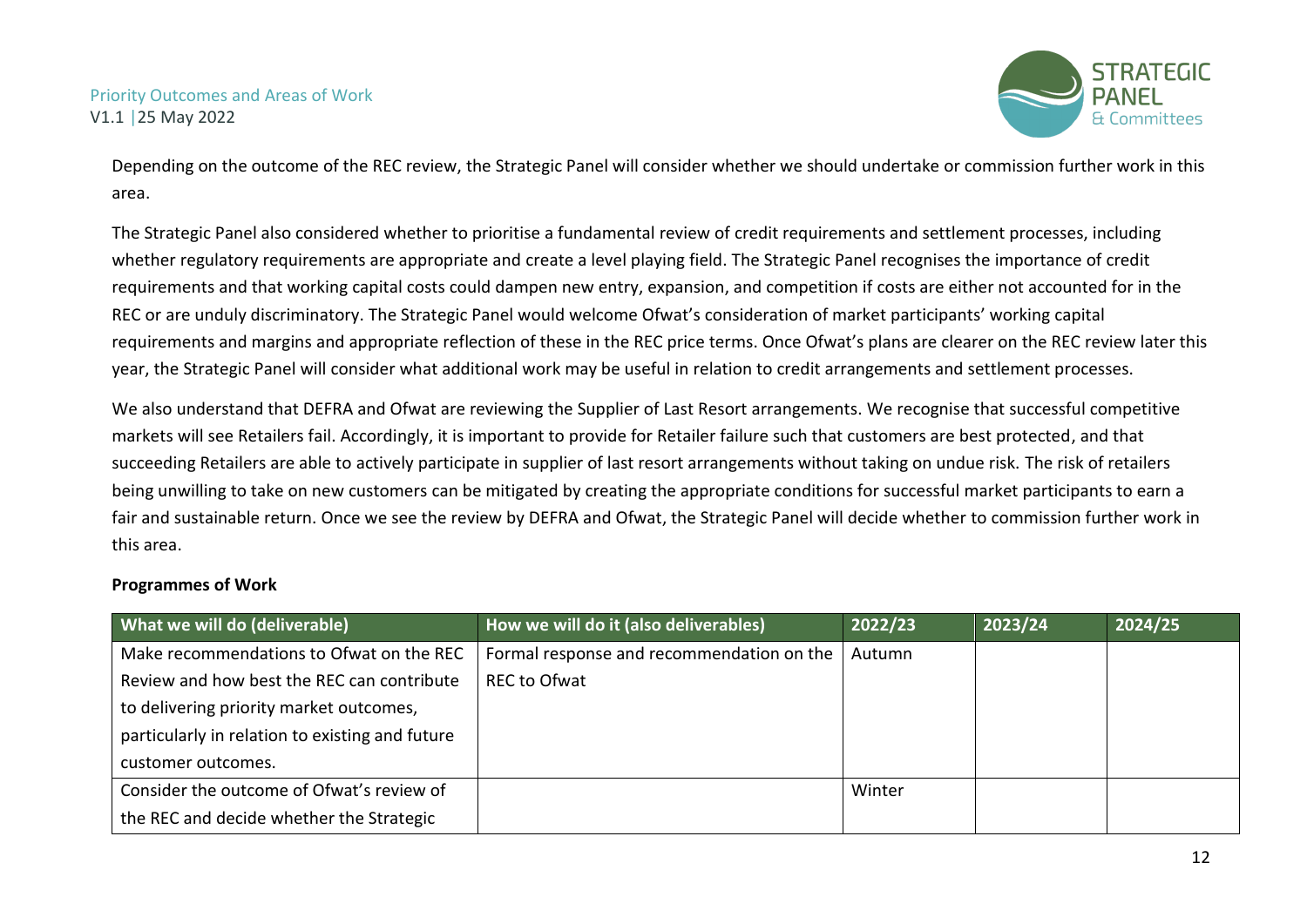

| Panel should undertake or commission         |                                        |        |  |
|----------------------------------------------|----------------------------------------|--------|--|
| further work, including reviewing UK utility |                                        |        |  |
| margins, efficient costs and working capital |                                        |        |  |
| requirements, and assessing whether further  |                                        |        |  |
| review of credit arrangements and            |                                        |        |  |
| settlement processes should be prioritised.  |                                        |        |  |
| Consider outcome of DEFRA and Ofwat work     | Consider whether to commission further | Winter |  |
| on Supplier of Last Resort (SoLR)            | work on SoLR arrangements.             |        |  |
| arrangements.                                |                                        |        |  |

#### **Get the Basics Right**

Customer bills and market settlement are based on accurate consumption data and there is improved access to data to promote innovation. Align Retailer, Wholesaler and Market Operator processes to improve efficiency and customer value, while recognising that appropriate variation may be in the customer interest. Get the basics right in customer interactions and communications. Create a flexible and responsive code change mechanism that prioritises the right outcomes.

#### **Rationale for Priority Work Area Programmes**

<span id="page-12-0"></span>For this market to deliver excellent customer service and water efficiency, accurate consumption data is essential. Without this, customers are billed using estimates, which can lead to future bill shock, can have a poor customer experience, and lack the information to track and use water efficiently. Equally, aligning Retailer, Wholesaler and Market Operator processes improves efficiency and reduces the risk of customers experiencing poor customer service. When aligning processes, it is important to recognise where appropriate variation may be in the customer interest and increase customer choice. Getting the basics right in customer interactions and communications will help drive excellent customer service. The code change mechanism needs to be flexible, agile and timely with targeted stakeholder engagement. It should also prioritise work that delivers the Strategic Panel's priority outcomes.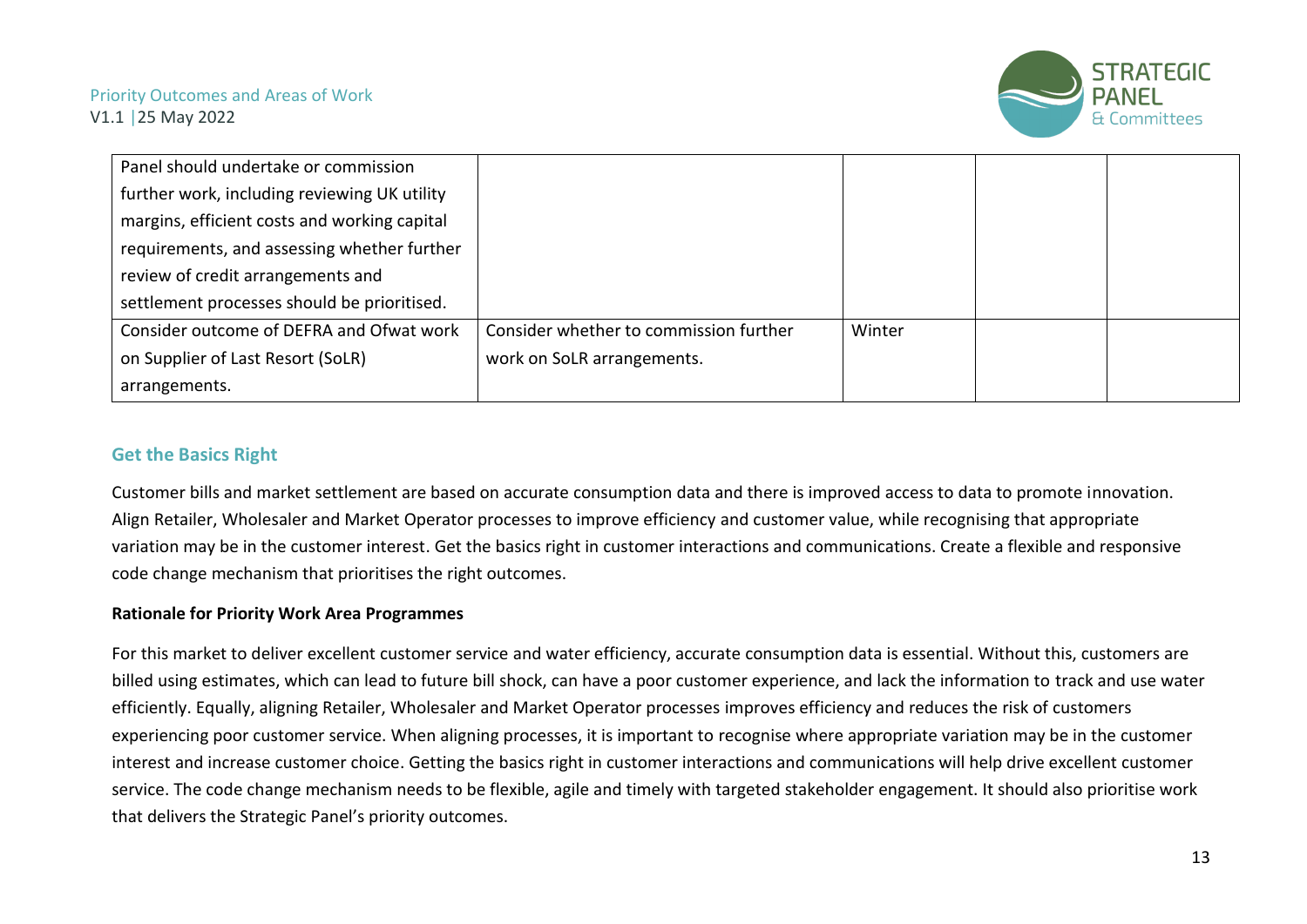

In realising our ambition for the market, its customers, and the environment, it's therefore critical that we address the hygiene factors that are blocking that ambition. Poor quality data is a key friction in the market today leading to increased cost for market participants, inaccurate bills, and poor customer service. It also impedes water efficiency as accurate data on water consumption is essential to tracking and incentivising water efficiency. We recognise that effective meters, meter asset health and meter reading processes and technology underpin the delivery and maintenance of good quality data. Addressing the causes of poor data has got be a priority. Smarter metering technology that provides accurate and timely information to customers and the market parties is key to achieving excellent customer service, water efficiency and added value. We will provide overall, customer-focused direction and recommendations for data management and the adoption of smarter metering technology, now and in the future, ensuring that the market has clear data targets with clear roles and responsibilities. We will also explore whether open data can be a part of delivering our high-level market outcomes, e.g. by increasing customer use of their market data. As there is considerable work to be done before we can deliver risk-free, meaningful, and accurate data, for the purposes of this paper we have set out our approach to achieving Open Data in the Innovation section. While we review and make recommendations on the longer-term decisions for smarter metering technology adoption and the future approach to data, we encourage and will look for quick wins to improve the accuracy of consumption data.

Effective competition requires market participants to interact with multiple parties. If those parties use different processes this increases the cost to serve and discourages competition. Importantly, it makes life harder, and adds cost, for customers who interact with multiple trading parties. We will identify opportunities, and barriers, to simplify and align industry interactions to remove unnecessary cost, promote more competition and achieve our market outcomes, while being careful not to stifle innovation. The Bilaterals Hub Programme is an excellent example of the ambition that can be realised in this space. We will now consider how to prioritise, give focus and direction to work on tariff structures where this removes barriers to competition and better achieves our market outcomes. While we recognise and agree that effective tariff simplification and harmonisation will remove unnecessary complexity in the market, it is our view that a more holistic, future-proofed review of tariff structures is needed. This will be a significant piece of work, but our aim is to ensure that any review is fully aligned to achieving our priority outcomes for the market.

We note and welcome the fact that the RWG is continuing to work on best practice guides. We see such guides as fundamental to a wellfunctioning customer-focused market and we believe that now, five years into this market, is the time to get these in place as the norm. We want to understand, as a matter of urgency, the timescales for delivery of these workstreams so that we can best make informed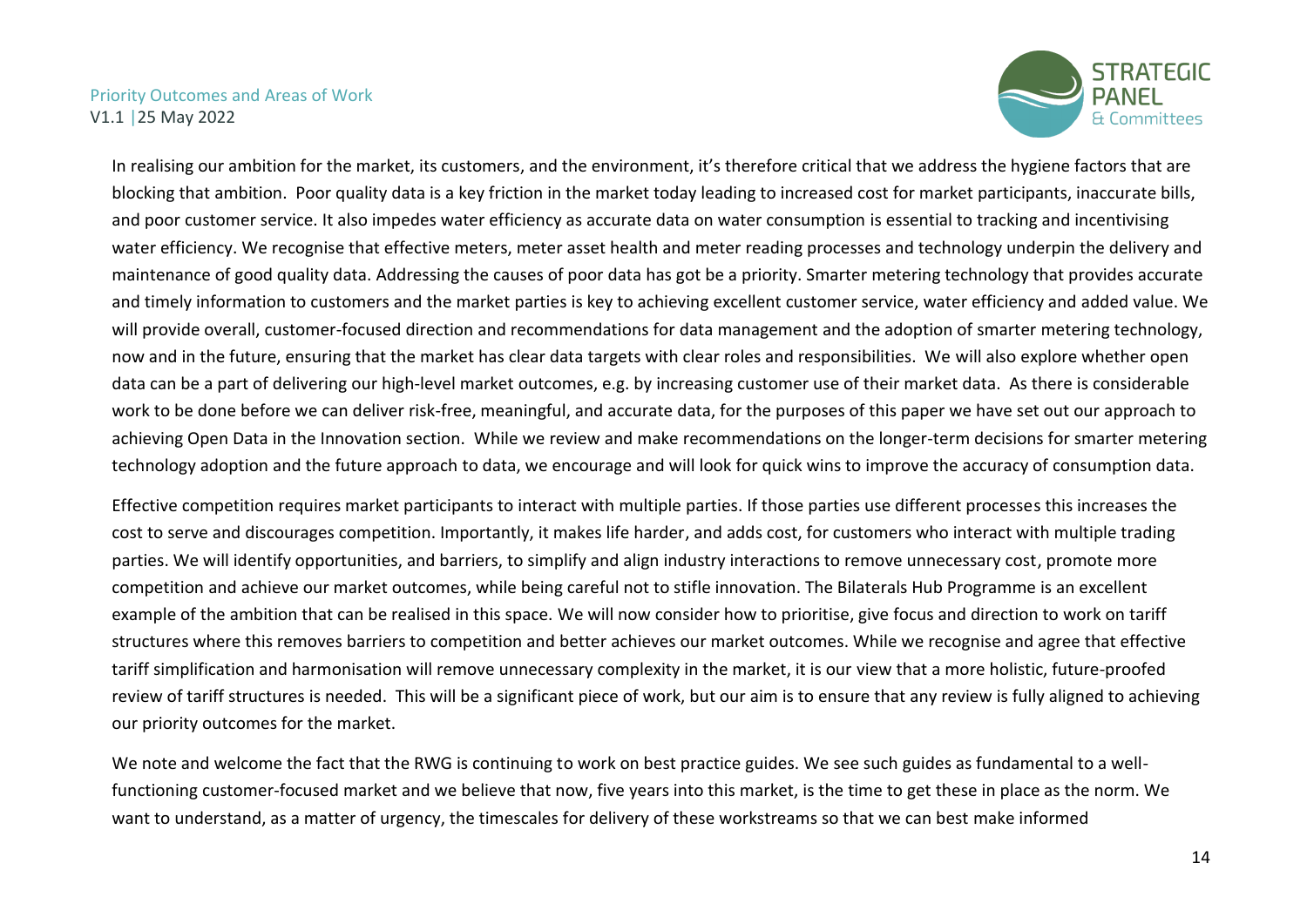

recommendations and/or action on next steps. The Code Change Committee is currently assessing a proposed code change which would bring these into a framework where compliance could be supported and assessed through approved Codes of Practice. This has certainly been the case in other sectors, where it is recognised as good practice because customer benefit can be tracked and realised. We want to understand, as soon as possible, the RWG perspective in this area.

Making the processes better will be fruitless if we do not get the basics right in how market participants interact and communicate with customers. Not only does it add to cost and inconvenience - it disengages customers and hampers competition. We will never deliver customer service excellence if the basics are not fit for purpose - we need to be assured that we have done all we can in this space. Our goal is that customers are able to choose their water retailers using information about the quality of customer service, including customer complaints and the way they are handled. We recognise that the way retailers choose to communicate their products may be a unique selling point and a point of service differentiation. However, some aspects are essential and about protecting customers, such as returning credit balances or providing information about problems or faults so setting good practice and principles is important. As such, we plan to support the work by CCW to provide guidance on how to manage customer complaints and communicate on important issues to customers. We will determine further action required, including as part of the Market Performance Framework review to shine a light and provide customers with information when choosing their water retailer.

The same is true for the Market Codes and the codes change process. The Market Governance Review concluded that the code change arrangements and governance at the time did not demonstrate clear value, nor effective governance, and with no clear line of sight to Ofwat and DEFRA's visions for the market. Market participants have found the Codes complex and difficult to navigate - hardly a structure to encourage meaningful participation and awareness across all segments of the market, and indeed to those contemplating entering the market. However, previous engagement with market participants found no appetite for a major codes re-architecture in the light of the cost and the scale of the task. We note that MOSL's current business plan focuses therefore on the continued simplification of the market codes through the opportunities afforded through ongoing code changes.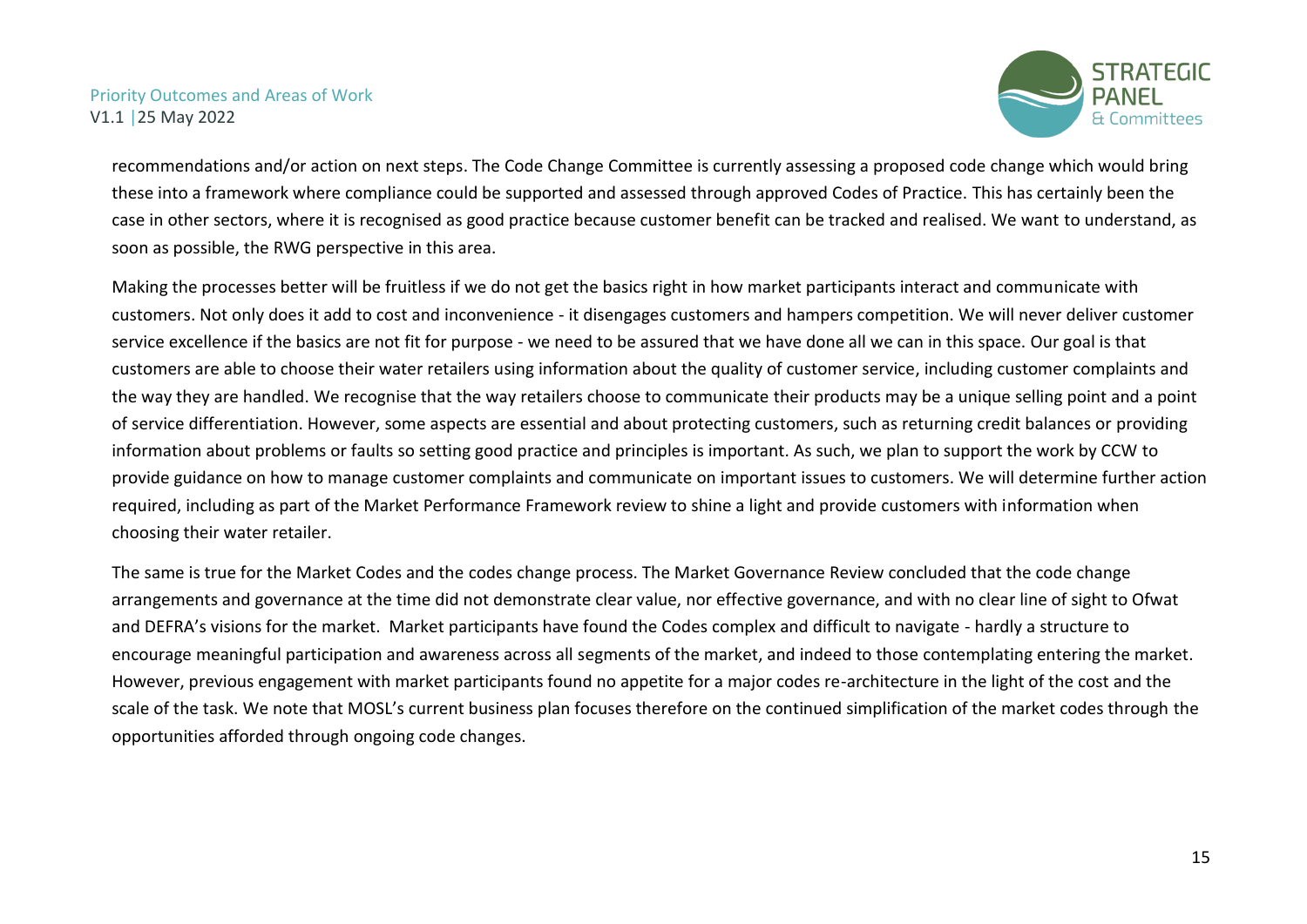#### **Programmes of Work**



| What we will do (deliverable)                                                                                                                                                                                                                                                                                                                                                    | How we will do it (also deliverables)                                                                                                                                                                               | <b>Financial Year</b><br>2022/23 | <b>Financial Year</b><br>2023/24 | <b>Financial Year</b><br>2024/25 |
|----------------------------------------------------------------------------------------------------------------------------------------------------------------------------------------------------------------------------------------------------------------------------------------------------------------------------------------------------------------------------------|---------------------------------------------------------------------------------------------------------------------------------------------------------------------------------------------------------------------|----------------------------------|----------------------------------|----------------------------------|
| <b>The Codes and Code Processes</b>                                                                                                                                                                                                                                                                                                                                              |                                                                                                                                                                                                                     |                                  |                                  |                                  |
| Instruct the Code Change Committee (CCC) to<br>undertake a review of the Code Change                                                                                                                                                                                                                                                                                             | Review Code Change process                                                                                                                                                                                          | Q2                               | <b>CCC</b> reviews<br>process    | <b>CCC</b> reviews<br>process    |
| mechanism to provide for a more flexible and<br>agile service that enables greater<br>prioritisation and timely stakeholder<br>engagement.                                                                                                                                                                                                                                       | Implement new Code Change mechanism                                                                                                                                                                                 | Q <sub>3</sub>                   |                                  |                                  |
| <b>Data and Metering</b>                                                                                                                                                                                                                                                                                                                                                         |                                                                                                                                                                                                                     |                                  |                                  |                                  |
| We agree with MOSL on the importance, and<br>value of a clear data strategy for the market<br>and commend MOSL for its leadership in this<br>space by publishing its Data Strategy.                                                                                                                                                                                              | Report by MOSL on all current market<br>activities that relate to data (including work<br>on metering and by the Metering<br>Committee), highlighting gaps, duplication.                                            | Q <sub>2</sub>                   |                                  |                                  |
| However, the Strategic Panel is reluctant, at<br>this stage, to form an assumption that the<br>right things are being done without having<br>properly assured ourselves on all available<br>evidence. There appear to be a lot of<br>initiatives trying to improve data quality and<br>a range of interactions with work being done<br>on smarter metering and consumption data, | Strategic Panel publishes direction and<br>recommendations for data management.<br>Depending on the work already done, the<br>Strategic Panel may commission a review of<br>good practice in other utility sectors. | Q <sub>3</sub>                   |                                  |                                  |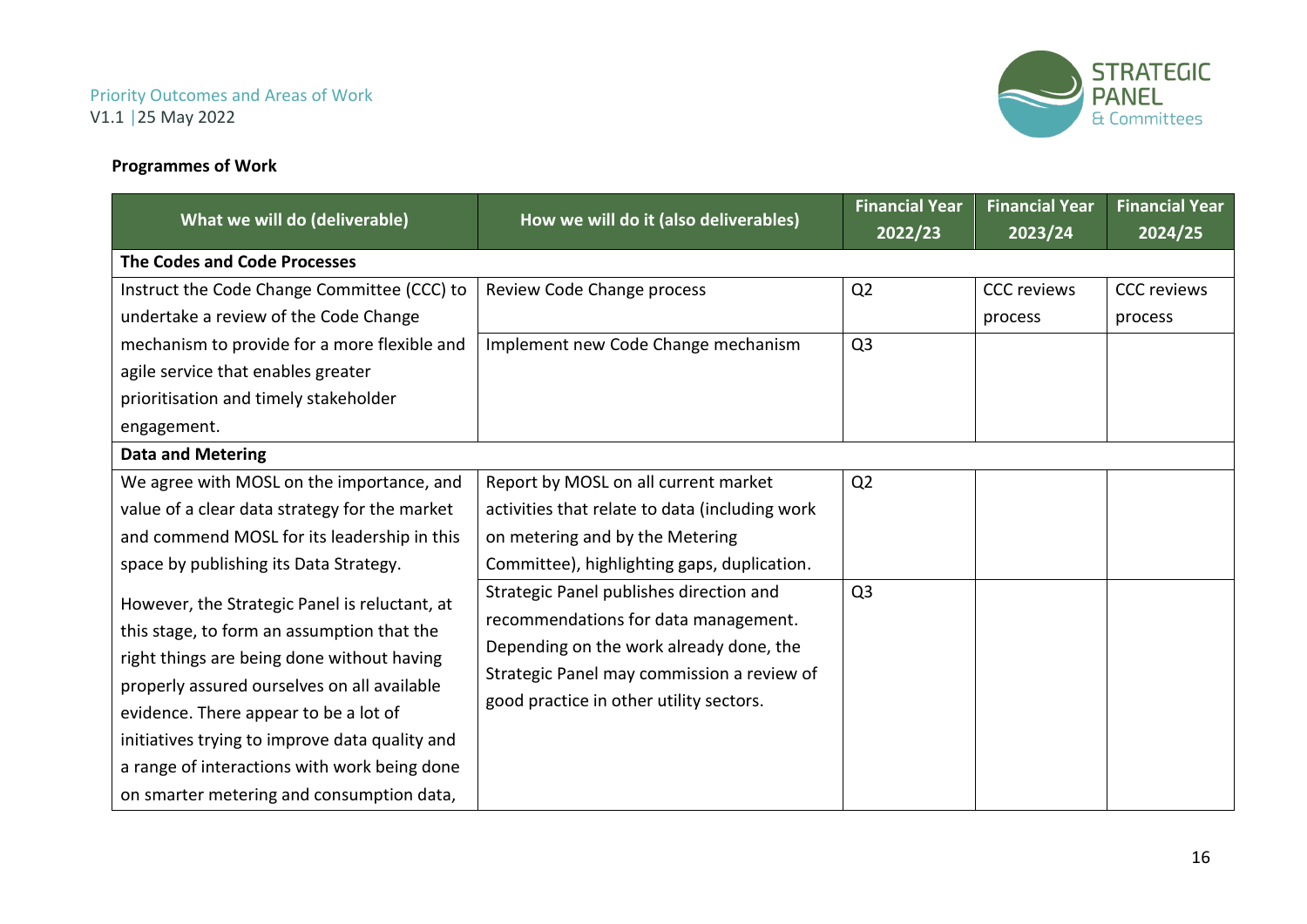

|                                                  |                                       | <b>Financial Year</b> | <b>Financial Year</b> | <b>Financial Year</b> |
|--------------------------------------------------|---------------------------------------|-----------------------|-----------------------|-----------------------|
| What we will do (deliverable)                    | How we will do it (also deliverables) | 2022/23               | 2023/24               | 2024/25               |
| for example, and in the operation and            |                                       |                       |                       |                       |
| ongoing reform work on the market                |                                       |                       |                       |                       |
| performance framework. We want to set out        |                                       |                       |                       |                       |
| clear holistic recommendations, and identify     |                                       |                       |                       |                       |
| some quick wins, as soon as possible. But we     |                                       |                       |                       |                       |
| need to be sure we are seeing the whole          |                                       |                       |                       |                       |
| picture and be clear that we are not adding      |                                       |                       |                       |                       |
| complexity or missing out some key areas.        |                                       |                       |                       |                       |
| We view this as urgent but not overly            |                                       |                       |                       |                       |
| complicated.                                     |                                       |                       |                       |                       |
| We will commission MOSL to review all            |                                       |                       |                       |                       |
| current market activities that relate to data    |                                       |                       |                       |                       |
| (including work on metering and by the           |                                       |                       |                       |                       |
| Metering Committee), highlighting gaps,          |                                       |                       |                       |                       |
| duplication, and interdependencies in order      |                                       |                       |                       |                       |
| that the Strategic Panel can publish its own     |                                       |                       |                       |                       |
| across-market holistic customer-focused          |                                       |                       |                       |                       |
| direction, outlining roles and responsibilities, |                                       |                       |                       |                       |
| for data management and metering. Include a      |                                       |                       |                       |                       |
| review of good practice in other utility         |                                       |                       |                       |                       |
| sectors.                                         |                                       |                       |                       |                       |
|                                                  |                                       |                       |                       |                       |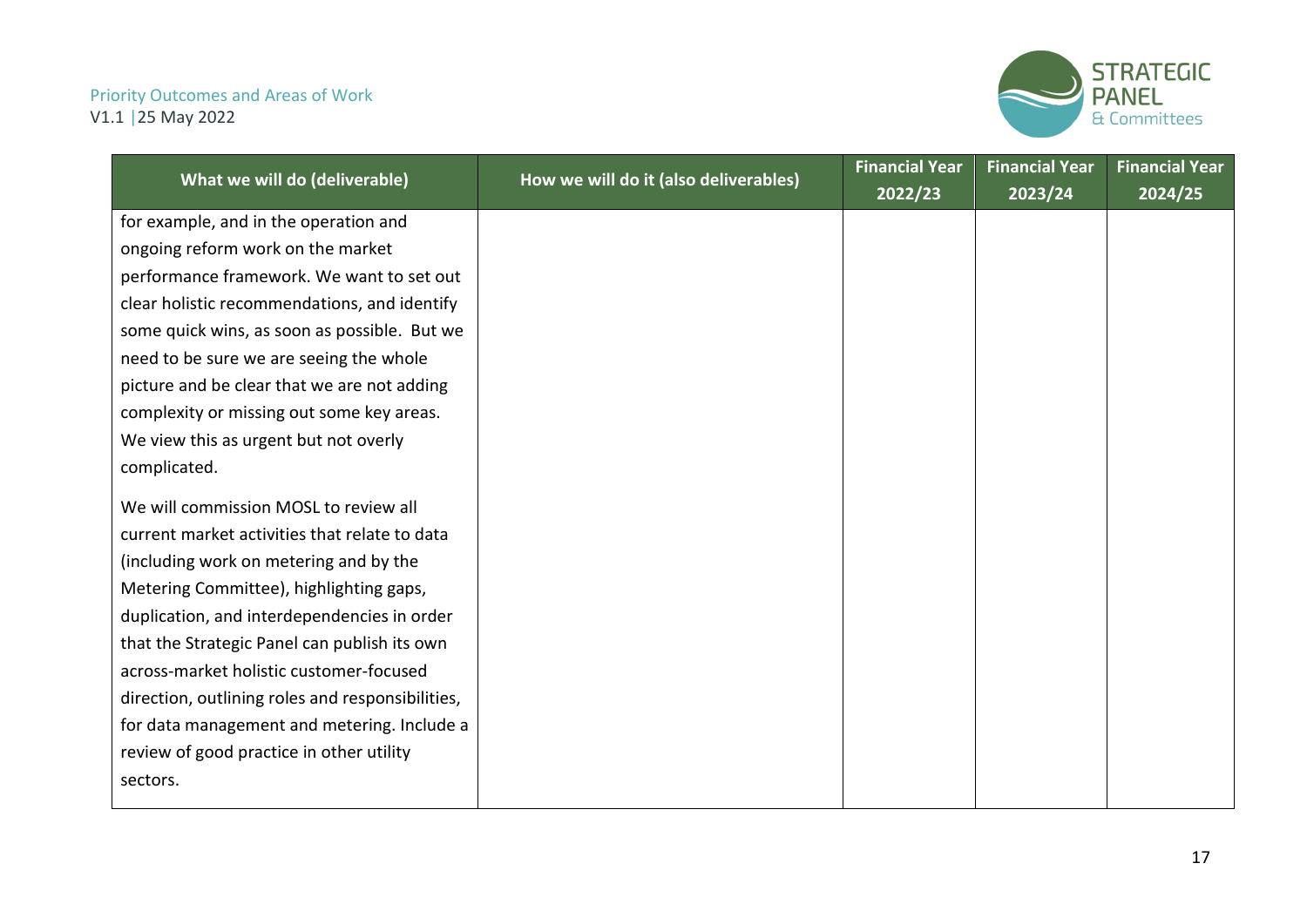

|                                               |                                       | <b>Financial Year</b> | <b>Financial Year</b> | <b>Financial Year</b> |
|-----------------------------------------------|---------------------------------------|-----------------------|-----------------------|-----------------------|
| What we will do (deliverable)                 | How we will do it (also deliverables) | 2022/23               | 2023/24               | 2024/25               |
| Alongside this work, we will consider reports |                                       | Q2                    |                       |                       |
| from the Metering Committee on options for    |                                       |                       |                       |                       |
| future metering responsibilities and the      |                                       |                       |                       |                       |
| adoption of smarter meter metering            |                                       |                       |                       |                       |
| technology.                                   |                                       |                       |                       |                       |
| The Strategic Panel will make                 |                                       | Q <sub>3</sub>        |                       |                       |
| recommendations on the way forward,           |                                       |                       |                       |                       |
| including a road map for smarter metering     |                                       |                       |                       |                       |
| technology and roles and responsibilities in  |                                       |                       |                       |                       |
| the market and appropriate "quick wins."      |                                       |                       |                       |                       |
| In the meantime, as part of the current       |                                       | Q <sub>3</sub>        |                       |                       |
| Market Performance Framework, we are          |                                       |                       |                       |                       |
| instructing the Market Performance            |                                       |                       |                       |                       |
| Committee to commence work now for            |                                       |                       |                       |                       |
| delivery by end of 2022 on setting clear      |                                       |                       |                       |                       |
| targets and holding market participants to    |                                       |                       |                       |                       |
| account for:                                  |                                       |                       |                       |                       |
| meter asset quality                           |                                       |                       |                       |                       |
| meter data accuracy                           |                                       |                       |                       |                       |
| settlement accuracy.                          |                                       |                       |                       |                       |
| We will instruct the Metering Committee,      |                                       | $Q2-Q4$               |                       |                       |
| Market Performance Committee and Code         |                                       |                       |                       |                       |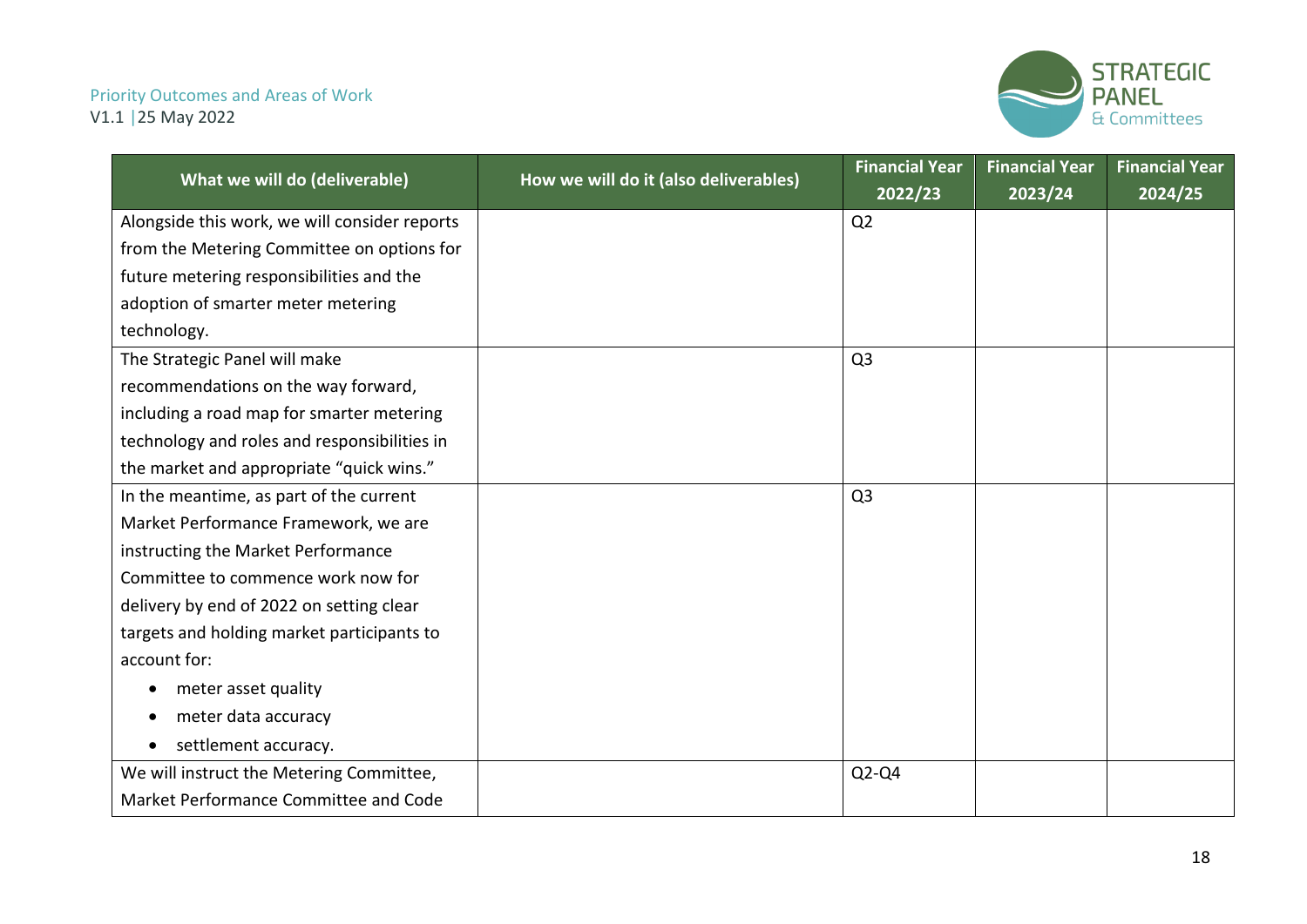

|                                                             |                                             | <b>Financial Year</b> | <b>Financial Year</b> | <b>Financial Year</b> |
|-------------------------------------------------------------|---------------------------------------------|-----------------------|-----------------------|-----------------------|
| What we will do (deliverable)                               | How we will do it (also deliverables)       | 2022/23               | 2023/24               | 2024/25               |
| Change Committee to make                                    |                                             |                       |                       |                       |
| recommendations to us on no regrets early                   |                                             |                       |                       |                       |
| actions and to prioritise changes that will                 |                                             |                       |                       |                       |
| improve data quality, assure meter asset                    |                                             |                       |                       |                       |
| quality, or clarify meter-related                           |                                             |                       |                       |                       |
| responsibilities.                                           |                                             |                       |                       |                       |
| Aligning Retailer, Wholesaler and Market Operator Processes |                                             |                       |                       |                       |
| We will commission a report on Codes of                     | Report from MOSL, with RWG support and      | Q <sub>2</sub>        |                       |                       |
| Practice from MOSL, with RWG support and                    | expertise on work to date, timelines, risks |                       |                       |                       |
| expertise on the work to date, timelines, risks             | and deliverables.                           |                       |                       |                       |
| and deliverables. We will meet with the RWG                 | Strategic Panel meeting with the RWG Chairs | Q <sub>2</sub>        |                       |                       |
| Chairs. We will, as soon as possible, decide on             | and review the outcome of RWG work          |                       |                       |                       |
| our actions and recommendations.                            | particularly on leak allowance policies and |                       |                       |                       |
|                                                             | charging of consumption at vacant premises. |                       |                       |                       |
|                                                             | Make recommendations on next steps and      | Q <sub>3</sub>        |                       |                       |
|                                                             | timescales.                                 |                       |                       |                       |
| Review Wholesaler tariff structures to enable               | Strategic Panel meeting with the RWG Chairs | Q2                    |                       |                       |
| our market outcomes of creating value,                      | and review the outcome of RWG work on       |                       |                       |                       |
| excellent customer service and water                        | tariffs.                                    |                       |                       |                       |
| efficiency across the market, while promoting               | Make recommendations on governance, next    | Q <sub>3</sub>        | Delivery:             |                       |
|                                                             | steps and timescales.                       |                       | Summer                |                       |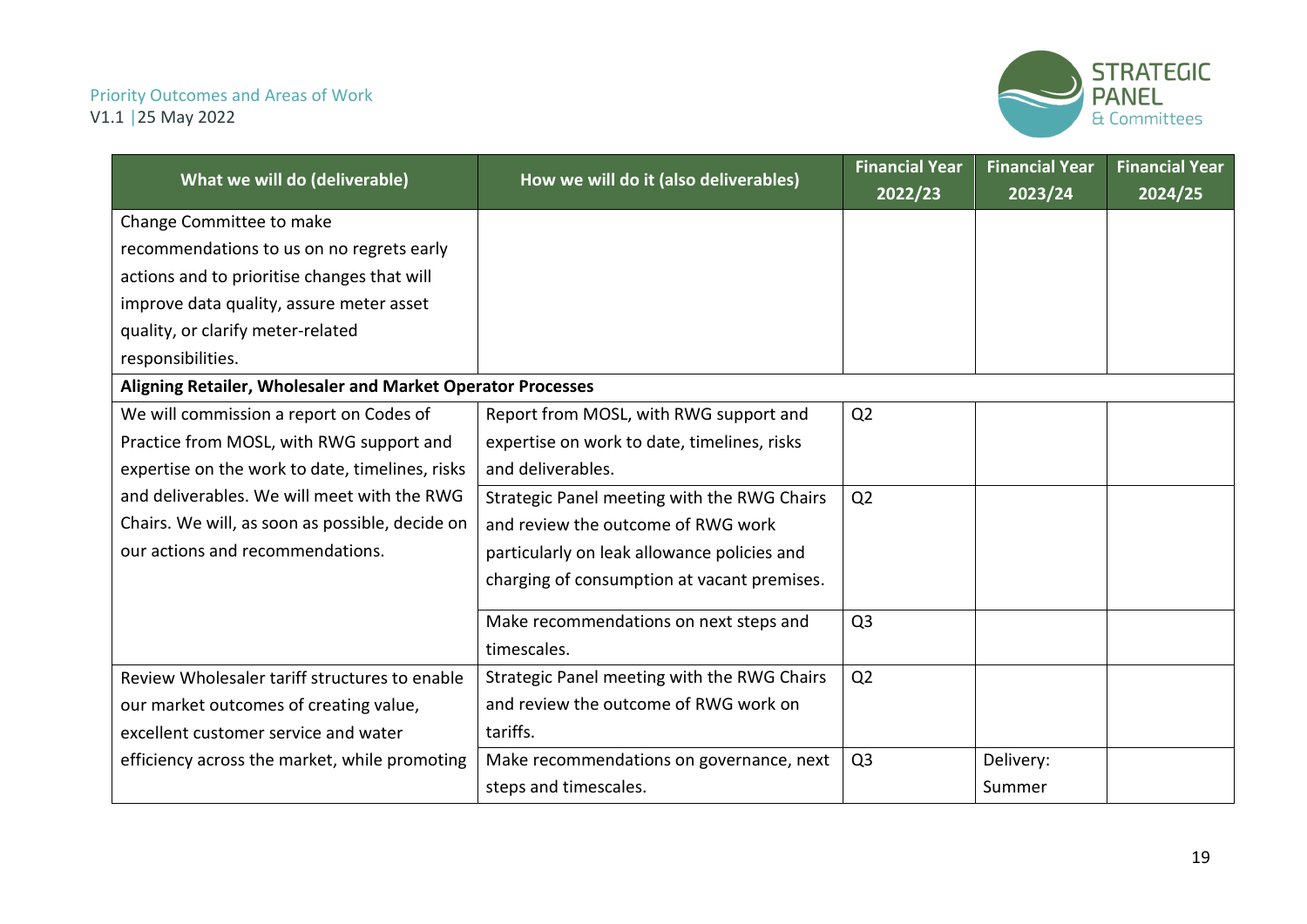

|                                                  |                                         | <b>Financial Year</b> | <b>Financial Year</b> | <b>Financial Year</b> |
|--------------------------------------------------|-----------------------------------------|-----------------------|-----------------------|-----------------------|
| What we will do (deliverable)                    | How we will do it (also deliverables)   | 2022/23               | 2023/24               | 2024/25               |
| competition and reducing cost and                | Depending on the work already done, the | Q4 or later           |                       |                       |
| complexity to customers and Retailers.           | Strategic Panel may commission further  |                       |                       |                       |
| Ensure the review simplifies tariffs whilst      | research into tariffs.                  |                       |                       |                       |
| taking account of valid reasons for variation    |                                         |                       |                       |                       |
| such as geography and cost-reflectivity. But     |                                         |                       |                       |                       |
| ultimately, our aim is to see innovative tariffs |                                         |                       |                       |                       |
| that support our market outcomes and             |                                         |                       |                       |                       |
| transparency whereby Retailers and               |                                         |                       |                       |                       |
| customers can make easy tariff comparisons.      |                                         |                       |                       |                       |
| Instruct the Code Change Committee to            | Approved code change recommendations    | Work to start         | CCC reports to        | CCC reports to        |
| prioritise changes that support alignment of     | and timely implementation.              | now. We will          | Panel                 | Panel                 |
| industry interactions. We want to see            |                                         | review                |                       |                       |
| momentum in this area as there is real           |                                         | progress via          |                       |                       |
| potential for quality and timely code change     |                                         | quarterly Code        |                       |                       |
| to make a difference.                            |                                         | Change                |                       |                       |
|                                                  |                                         | Committee             |                       |                       |
|                                                  |                                         | reports.              |                       |                       |
| Instruct the Code Change Committee to            | Approved code change recommendations    | Work to start         | CCC reports to        | CCC reports to        |
| prioritise changes that support the removal of   | and timely implementation.              | now. We will          | Panel                 | Panel                 |
| inefficiencies and unnecessary costs.            |                                         | review                |                       |                       |
|                                                  |                                         | progress via          |                       |                       |
|                                                  |                                         | quarterly Code        |                       |                       |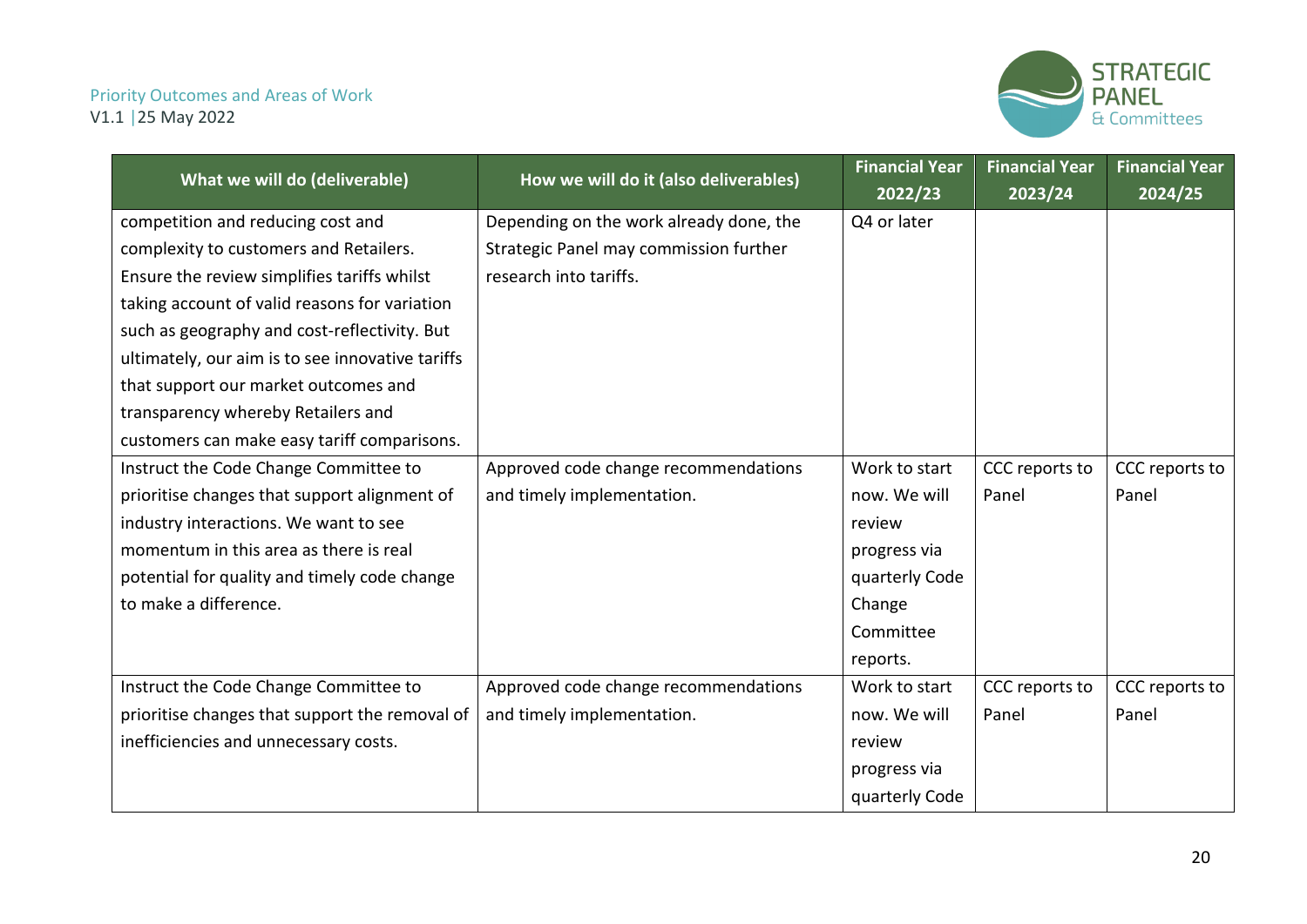

|                                                 |                                                  | <b>Financial Year</b> | <b>Financial Year</b> | <b>Financial Year</b> |
|-------------------------------------------------|--------------------------------------------------|-----------------------|-----------------------|-----------------------|
| What we will do (deliverable)                   | How we will do it (also deliverables)            | 2022/23               | 2023/24               | 2024/25               |
|                                                 |                                                  | Change                |                       |                       |
|                                                 |                                                  | Committee             |                       |                       |
|                                                 |                                                  | reports.              |                       |                       |
| Review the current Disputes process to          | Report on next steps for Disputes process        | Q4                    |                       |                       |
| deliver recognised good practice and learning   | Implement new process                            |                       | Q1                    |                       |
| from other sectors.                             |                                                  |                       |                       |                       |
| <b>Customer Service</b>                         |                                                  |                       |                       |                       |
| In a market that creates value, we expect       | Complaints Guidance - CCW with Strategic         | Q4                    |                       |                       |
| customers to be able to choose their water      | Panel support                                    |                       |                       |                       |
| retailer using information about the quality of |                                                  |                       |                       |                       |
| customer service, including customer            | Following publication of CCW guidance            |                       |                       |                       |
| complaints. We support CCW's work to get        | Strategic Panel will decide what further         |                       |                       |                       |
| the basics right in dealing with customer       | actions or support is required to help shift the |                       |                       |                       |
| complaints and disputes between trading         | dial on complaint handling and customer          |                       |                       |                       |
| parties. This will include a consistent         | service. This includes consideration of how      |                       |                       |                       |
| approach across the market. It will cover first | this fits with overall market performance in a   |                       |                       |                       |
| tier complaints and company practice as well    | way that informs customer choice                 |                       |                       |                       |
| as second tier complaints and resolution.       |                                                  |                       |                       |                       |
| Good practice necessarily includes systematic   |                                                  |                       |                       |                       |
| processes to address and act on the root        |                                                  |                       |                       |                       |
| cause of complaints.                            |                                                  |                       |                       |                       |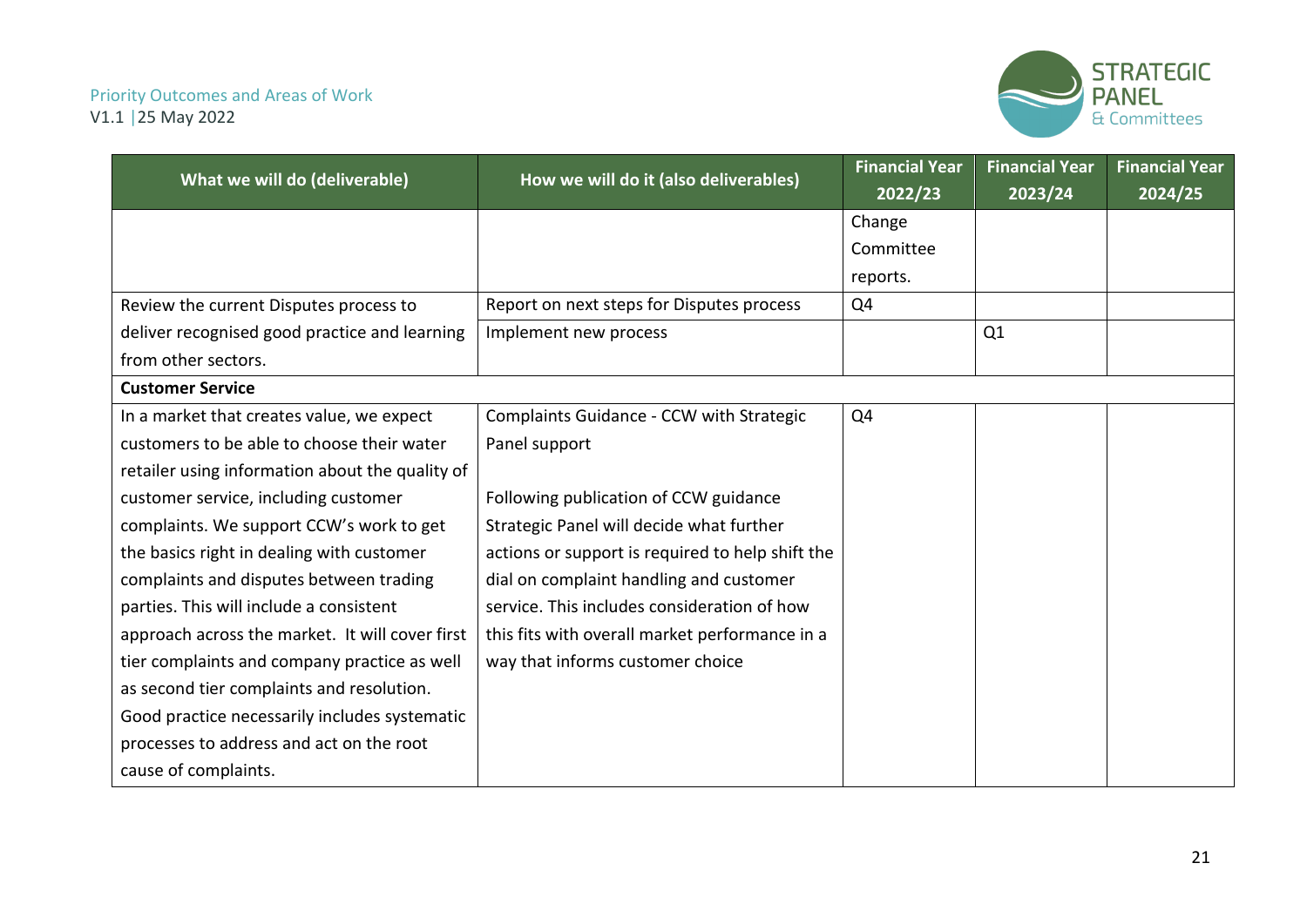

| What we will do (deliverable)                  | How we will do it (also deliverables)          | <b>Financial Year</b> | <b>Financial Year</b> | <b>Financial Year</b> |
|------------------------------------------------|------------------------------------------------|-----------------------|-----------------------|-----------------------|
|                                                |                                                | 2022/23               | 2023/24               | 2024/25               |
| Work with CCW to get the basics right in       | Good practice guide - CCW with Strategic       | $Q2-3$                |                       |                       |
| customer communications, particularly          | Panel support                                  |                       |                       |                       |
| concerning areas that have the potential to    |                                                |                       |                       |                       |
| cause adverse impact e.g., changes to billing  | Following publication of CCW research on       |                       |                       |                       |
| arrangements or returning credit balances.     | communication, Strategic Panel will decide     |                       |                       |                       |
| This will include a consistent approach across | what further actions or support is required to |                       |                       |                       |
| the market.                                    | help shift the dial on customer                |                       |                       |                       |
|                                                | communication. This includes consideration     |                       |                       |                       |
|                                                | of how this fits with overall market           |                       |                       |                       |
|                                                | performance in a way that informs customer     |                       |                       |                       |
|                                                | choice                                         |                       |                       |                       |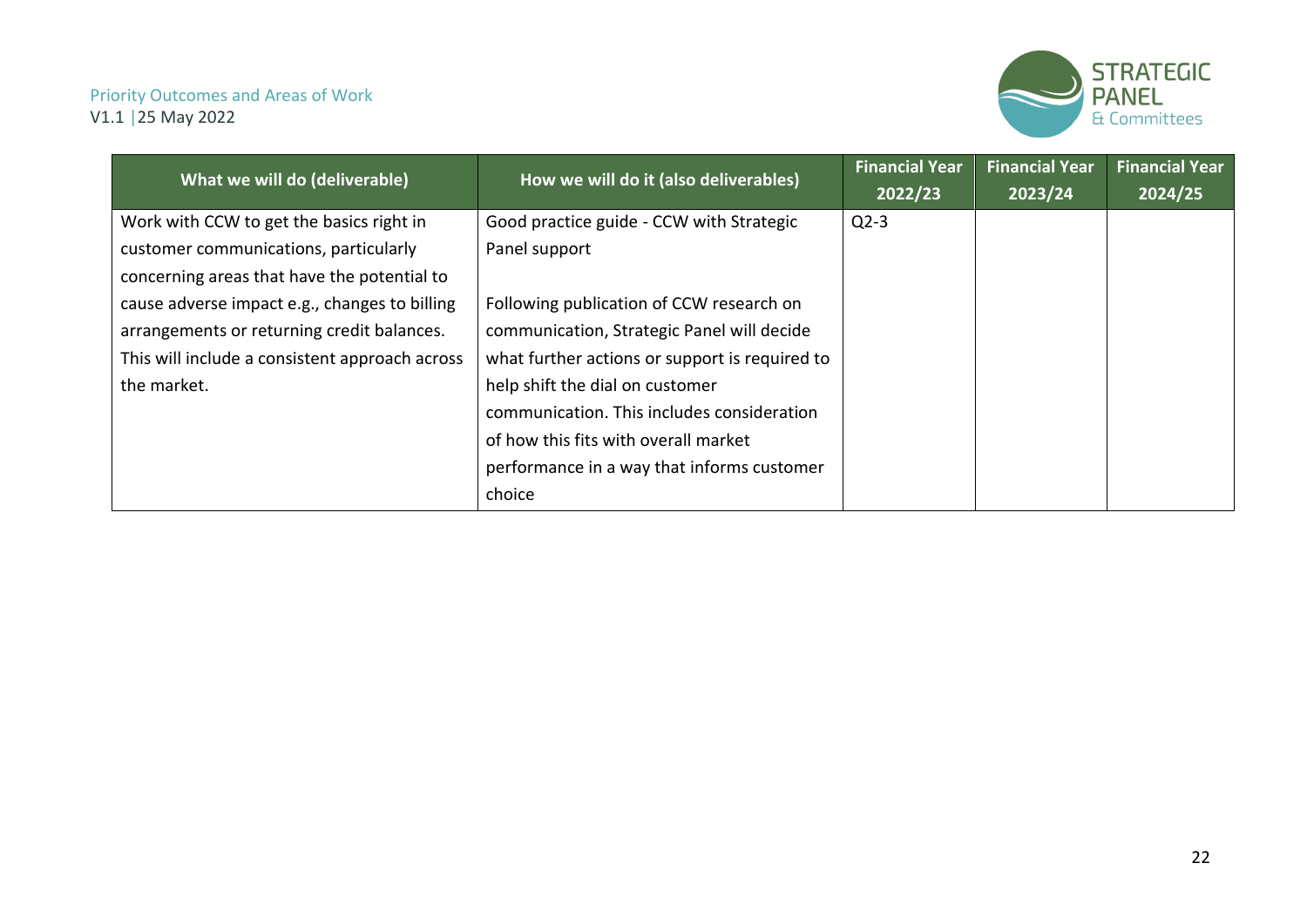

| What we will do (deliverable)               | How we will do it (also deliverables)    | <b>Financial Year</b> | <b>Financial Year</b> | <b>Financial Year</b> |
|---------------------------------------------|------------------------------------------|-----------------------|-----------------------|-----------------------|
|                                             |                                          | 2022/23               | 2023/24               | 2024/25               |
| We will commission work on benchmarking,    | Benchmarking/good practice report with   |                       | $Q1-3$                |                       |
| and measuring, customer services standards  | recommendations on next steps as part of |                       |                       |                       |
| in the market against other sectors and     | the Market Performance Framework review. |                       |                       |                       |
| recognised good practice. The assessment of |                                          |                       |                       |                       |
| customer service may be considered by the   |                                          |                       |                       |                       |
| review of Market Performance Framework      |                                          |                       |                       |                       |
| (see the Incentives section below). The     |                                          |                       |                       |                       |
| Strategic Panel will provide directions and |                                          |                       |                       |                       |
| recommendations to the review of the        |                                          |                       |                       |                       |
| Market Performance Framework and            |                                          |                       |                       |                       |
| determine any further work needed to meet   |                                          |                       |                       |                       |
| this goal                                   |                                          |                       |                       |                       |

#### **Water Efficiency**

Market participants and customers are incentivised to use water efficiently. The market enables customer understanding of consumption and treats water efficiency as core business.

#### **Rationale for Priority Work Area Programmes**

<span id="page-22-0"></span>Market participants and customers must be incentivised to use water efficiently - doing nothing is not an option or we risk running out of water. The market has a key role to play in enabling customer understanding of consumption to unlock effective customer engagement in this area. Water efficiency can no longer be seen as an "add-on." It has to be core to everyone's business and, if done properly, with a fair price for customers, it can only enhance business success and reputation, and deliver the customer engagement that will drive meaningful competition.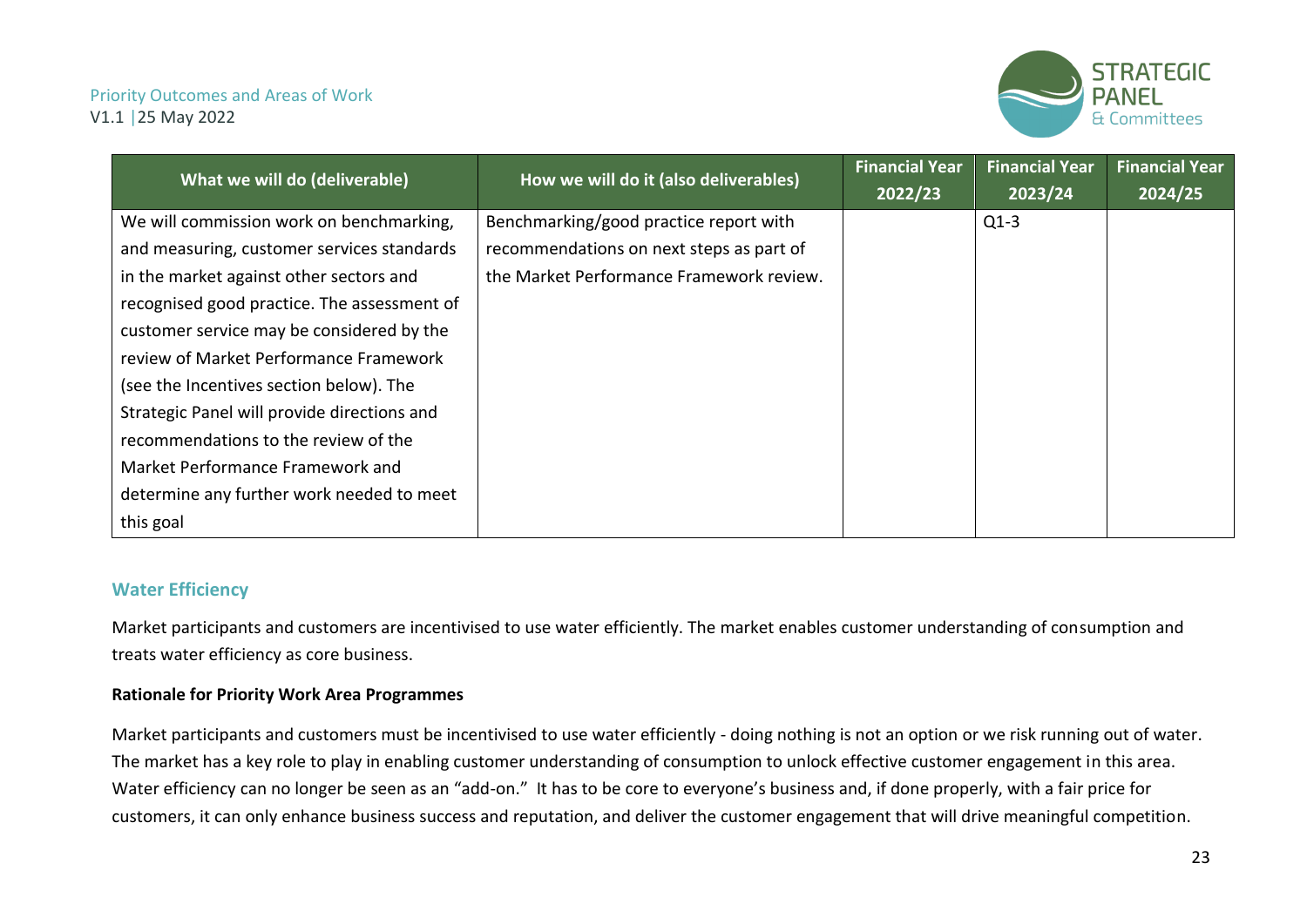

This is an ambitious, but entirely necessary agenda. As such, the Strategic Panel has an important role to play in providing focus and direction and making recommendations to enable companies to drive water efficiency. We are aware of ongoing work and projects that could impact water efficiency, but we do not yet know whether the work is aligned and will tackle the scale of change required. As such, we will undertake an initial review of the ongoing work and opportunities to drive water efficiency before defining our initial work programme priorities. This will include making effective, timely input into PR24 and directing the MPF incentives. It is also important that all of this complements the work being done on Water Resources Management Plans in order to give us the right and enduring framework for water efficiency. We will work with and make recommendations to DEFRA and Ofwat on this regard.

#### **Programmes of Work**

| What we will do (deliverable)                | How we will do it (also deliverables)       | <b>Financial Year</b><br>2022/23 | <b>Financial Year</b><br>2023/24 | <b>Financial Year</b><br>2042/25 |
|----------------------------------------------|---------------------------------------------|----------------------------------|----------------------------------|----------------------------------|
| Work with MOSL and the RWG to understand     | Report from MOSL, with RWG support and      | Summer                           |                                  |                                  |
| the landscape of current work on water       | expertise on work to date, timelines, risks |                                  |                                  |                                  |
| efficiency. We will commission a report from | and deliverables.                           |                                  |                                  |                                  |
| MOSL, with RWG support and expertise on      |                                             |                                  |                                  |                                  |
| work to date, timelines, risks and           | Strategic Panel meeting with the RWG Chairs | Q <sub>2</sub>                   |                                  |                                  |
| deliverables. This will include considering  | and review of the outcome of the RWG work,  |                                  |                                  |                                  |
| whether and if so, how water efficiency is   |                                             |                                  |                                  |                                  |
| being considered in work on tariffs, the MPF |                                             |                                  |                                  |                                  |
| review and Water Resources Management        |                                             |                                  |                                  |                                  |
| Plans.                                       |                                             |                                  |                                  |                                  |
| We will also consider CCW's research on      | Engagement with CCW on how people impact    | $Q1-Q2$                          |                                  |                                  |
| customers awareness of how people impact     | water work                                  |                                  |                                  |                                  |
| water.                                       |                                             |                                  |                                  |                                  |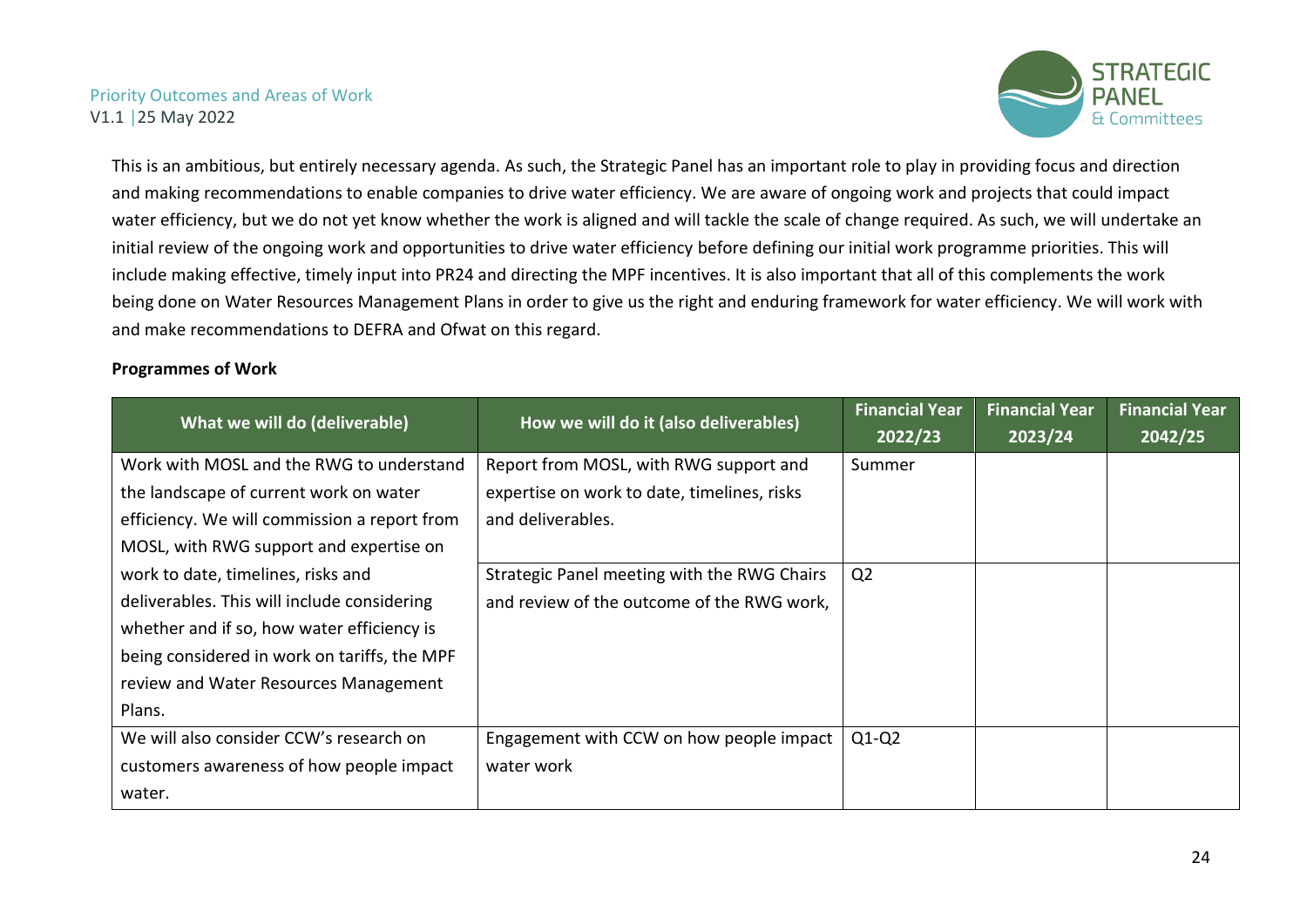

| What we will do (deliverable)                   | How we will do it (also deliverables)       | <b>Financial Year</b><br>2022/23 | <b>Financial Year</b><br>2023/24 | <b>Financial Year</b><br>2042/25 |
|-------------------------------------------------|---------------------------------------------|----------------------------------|----------------------------------|----------------------------------|
| We will work with DEFRA to understand how       | Meeting with DEFRA to understand better the | Complete                         |                                  |                                  |
| we can best support their water efficiency      | department's objectives for the sector and  |                                  |                                  |                                  |
| objectives.                                     | how we can best add value.                  |                                  |                                  |                                  |
|                                                 | Ongoing engagement with DEFRA               | Ongoing                          |                                  |                                  |
| We will set out more detailed programmes of     | Initial priorities and work programme,      | Q <sub>3</sub>                   |                                  |                                  |
| work to ensure the direction of travel fits     | including whether we commission a review of |                                  |                                  |                                  |
| with this priority outcome.                     | insights from other sectors and countries.  |                                  |                                  |                                  |
| Ensure that reform of the Market                | Market Performance Framework Reform         | Q <sub>2</sub>                   |                                  |                                  |
| Performance Framework appropriately             | report on target model                      |                                  |                                  |                                  |
| incentivises market participants to deliver the | Implementation of MPF                       |                                  | $Q1-4$                           |                                  |
| Strategic Panel's priority market outcome on    |                                             |                                  |                                  |                                  |
| water efficiency.                               |                                             |                                  |                                  |                                  |
| Incentives around water efficiency will also    | PR 24 Response                              | Summer                           |                                  |                                  |
| be a key part of the Panel's response to the    | Continued inputs into PR24 via written      |                                  | 2023                             |                                  |
| PR24 Draft Methodology and ongoing PR24         | outputs and responses                       |                                  |                                  |                                  |
| involvement.                                    |                                             |                                  |                                  |                                  |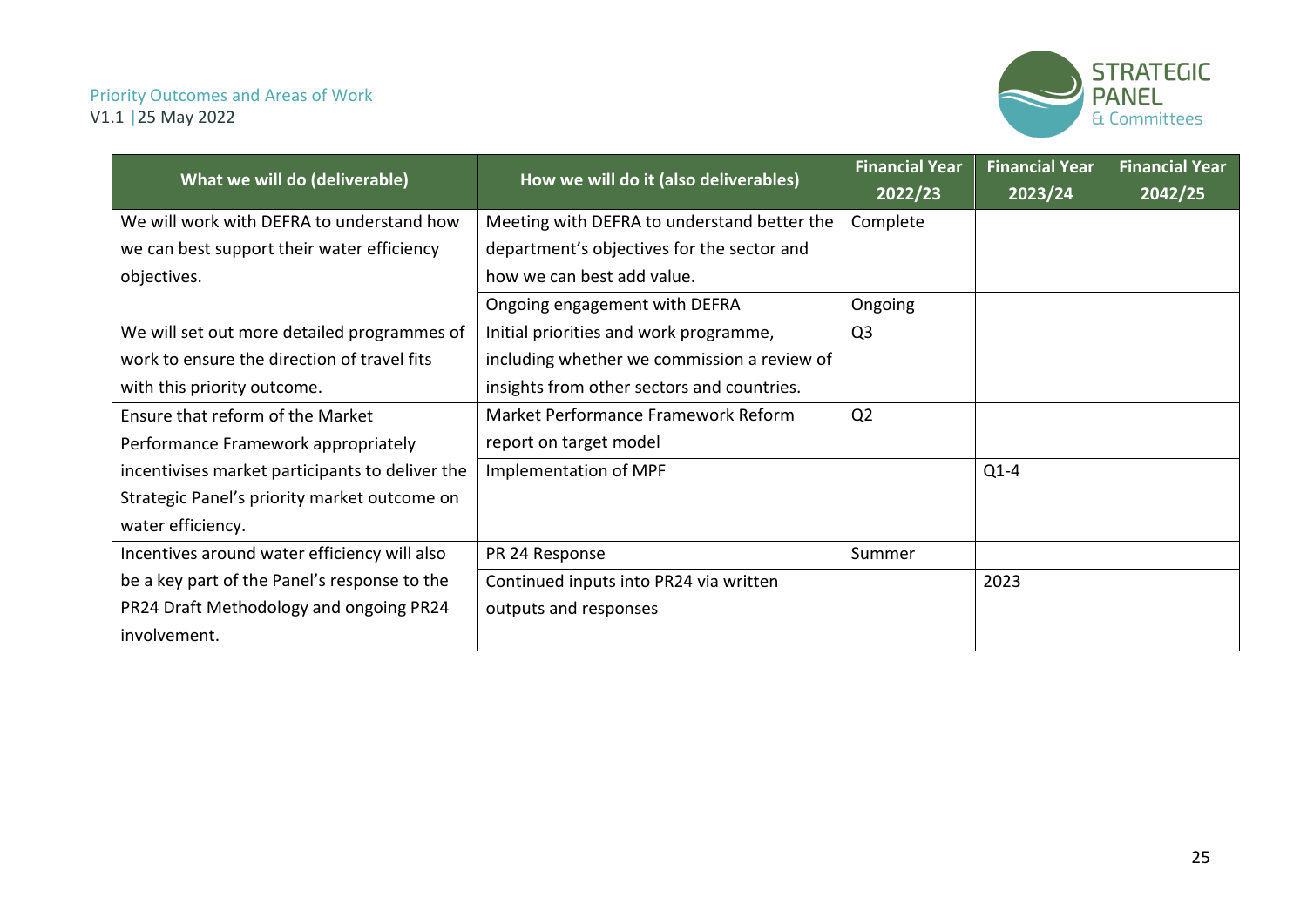

#### **Get the Incentives Right**

Align market participant incentives to drive customer, social and environmental benefits, and value.

#### **Rationale for Priority Work Area Programmes**

PR24 will determine the allowed revenues for wholesalers during the next price control period and it is important that it provides the right incentives to wholesalers to drive the benefits for customers. The work on this is detailed above in overarching priorities.

The purpose of the market performance framework (MPF) is to incentivise appropriate market behaviours and it is a key lever to realise the Strategic Panel's priority market outcomes. As such, we have already reviewed the MPF governance arrangements and decided that the strategic direction of MPF reform should be aligned with our priority market outcomes. The Strategic Panel will take the decisions and, if required, make recommendations, on the target model, the reforms required and the future market performance framework. As highlighted above, we will also consider further work required to create the appropriate incentives but also to meet our market outcomes of excellent customer service, water efficiency and creating value in the market. MOSL has agreed to our request that it establishes a programme-led approach to delivery, as soon as possible, under the leadership of a Programme Steering Group, to ensure that this work is delivered to meet our objectives in a timely, efficient and effective way. Work to establish the new governance arrangements is already underway. We want to see this work develop at pace as it is a fundamental market mechanism in creating the right conditions for a thriving, customer-focused market.

#### <span id="page-25-0"></span>**Programmes of Work**

| What we will do (deliverable)                 | How we will do it (also deliverables)     | <b>Financial Year</b><br>2022/23 | <b>Financial Year</b><br>$ 2023/24\rangle$ | <b>Financial Year</b><br>2024/25 |
|-----------------------------------------------|-------------------------------------------|----------------------------------|--------------------------------------------|----------------------------------|
| The Strategic Panel will ensure that the      | Quarterly progress reports from programme | Quarterly                        |                                            |                                  |
| framework provides an efficient and effective | steering group to the Panel, including a  |                                  |                                            |                                  |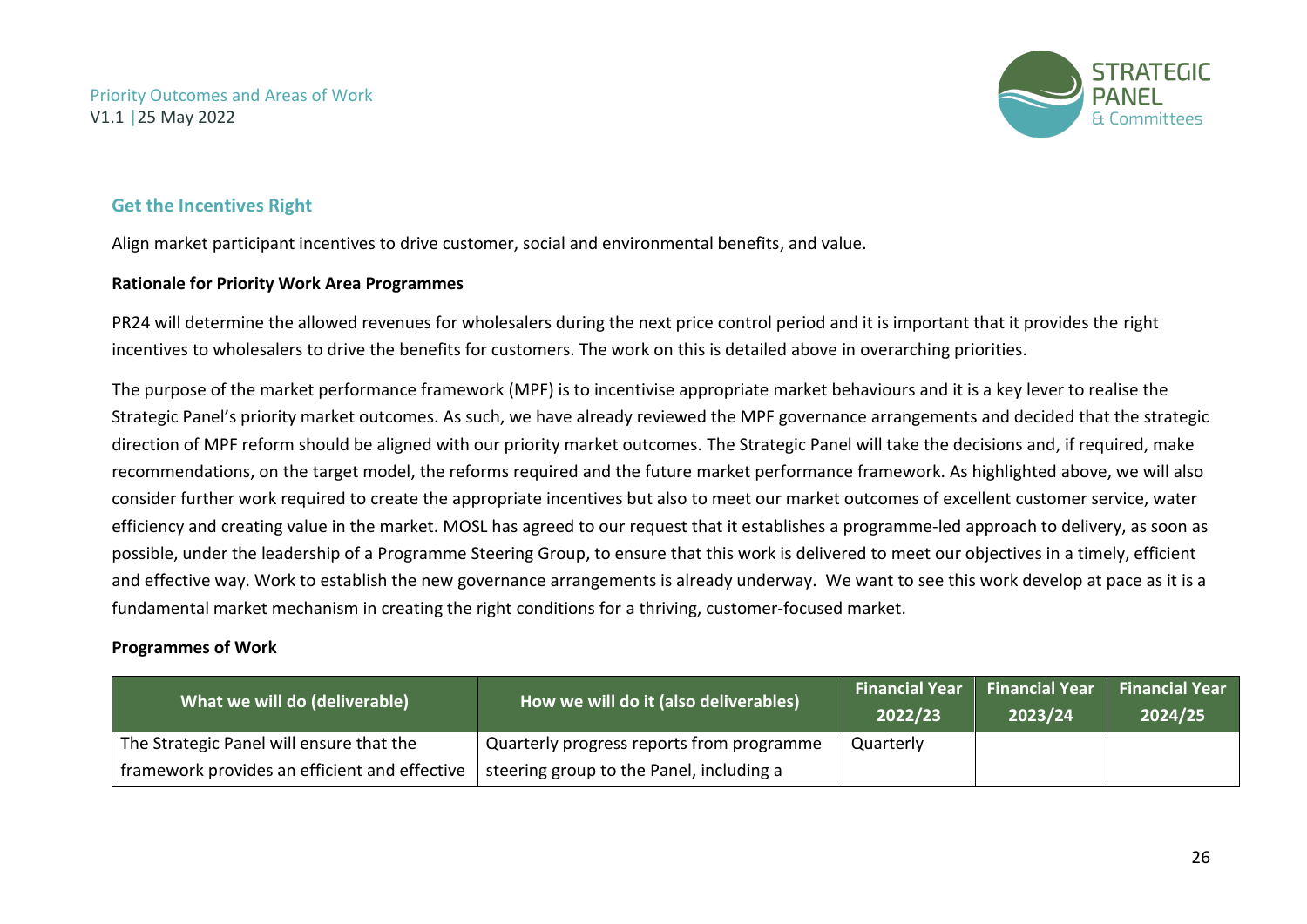

|                                               | How we will do it (also deliverables)         | <b>Financial Year</b> | <b>Financial Year</b> | <b>Financial Year</b> |
|-----------------------------------------------|-----------------------------------------------|-----------------------|-----------------------|-----------------------|
| What we will do (deliverable)                 |                                               | 2022/23               | 2023/24               | 2024/25               |
| future-proofed customer-focused,              | detailed review of the MPF progress in May    |                       |                       |                       |
| sustainable commercial environment for        | 2022                                          |                       |                       |                       |
| market participants that incentivises         | We will provide a decision or                 | Q <sub>3</sub>        |                       |                       |
| excellent customer service and innovation     | recommendations on the options for a target   |                       |                       |                       |
| and sets the bar on both customer benefits    | model for a future market performance         |                       |                       |                       |
| and water efficiency and efficient drainage.  | framework and direction for the next phase    |                       |                       |                       |
| MOSL will be responsible for programme        | of work on the detailed incentives, including |                       |                       |                       |
| delivery. The Strategic Panel will take the   | if appropriate learning from other sectors.   |                       |                       |                       |
| decisions and any recommendations required    | We will provide decisions on the options for  |                       | <b>March 2023</b>     |                       |
| on the target model, the reforms required     | the incentives                                |                       |                       |                       |
| and the future market performance             | We will ask the Code Change Committee to      |                       | Ongoing               | Ongoing               |
| framework. We will need to be content that    | recommend code changes to Ofwat, as           |                       |                       |                       |
| the pace of the work is compatible with the   | required, to implement the new market         |                       |                       |                       |
| range of interdependencies in our overall     | performance framework.                        |                       |                       |                       |
| priority areas and programmes, and we will,   | We will ask MOSL to work with the market on   |                       | Ongoing               | Ongoing               |
| of course, need to be content that the        | a phased implementation of the new            |                       |                       |                       |
| evolving framework does indeed align with     | framework.                                    |                       |                       |                       |
| our objectives. It is also important that the |                                               |                       |                       |                       |
| market performance framework is               |                                               |                       |                       |                       |
| compatible and consistent with PR24.          |                                               |                       |                       |                       |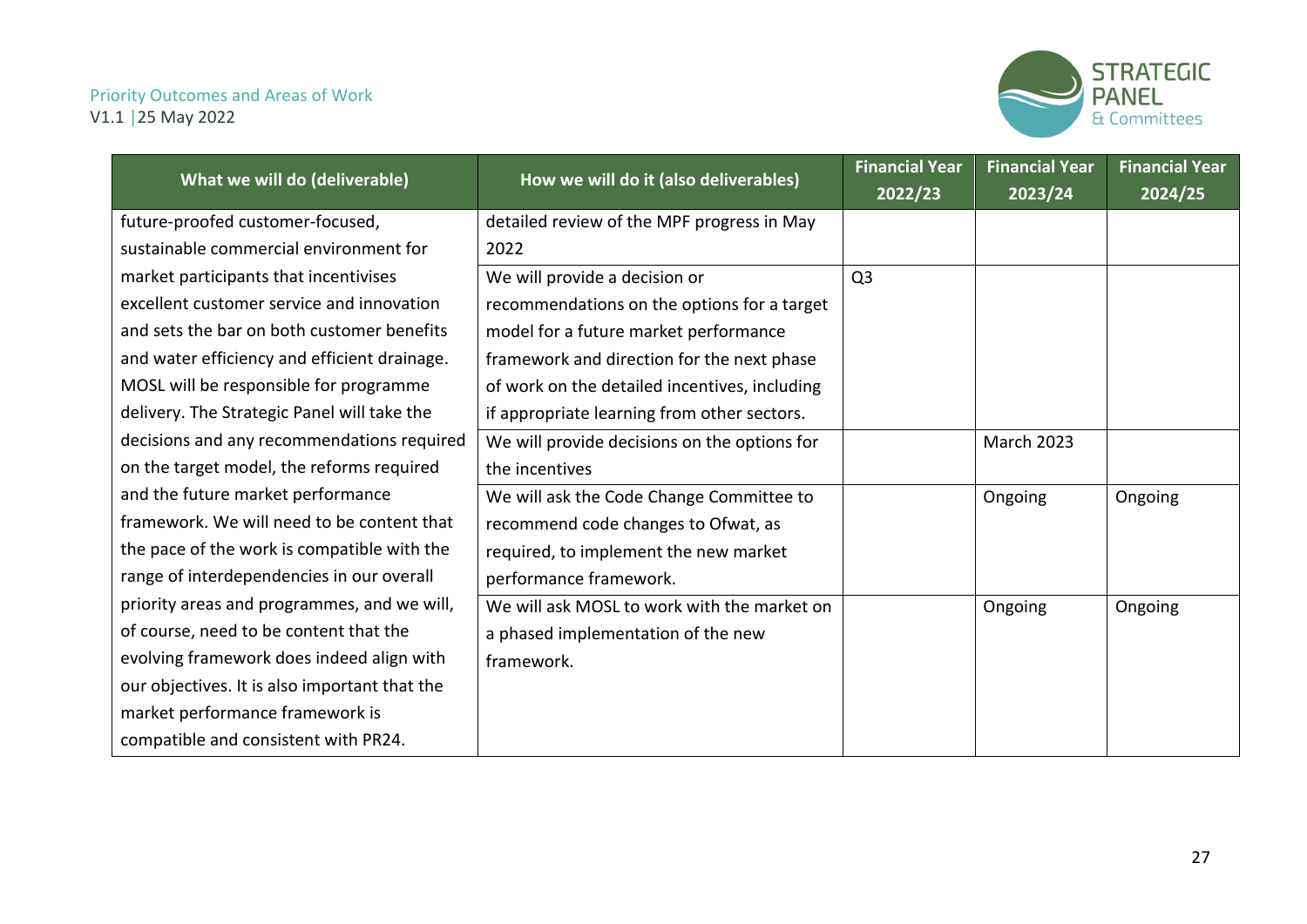

| What we will do (deliverable)                  | How we will do it (also deliverables)       | <b>Financial Year</b> | <b>Financial Year</b> | <b>Financial Year</b> |
|------------------------------------------------|---------------------------------------------|-----------------------|-----------------------|-----------------------|
|                                                |                                             | 2022/23               | 2023/24               | 2024/25               |
| As above, we will input to PR24 on where       |                                             |                       |                       |                       |
| MPF incentives best sit in the overall         |                                             |                       |                       |                       |
| regulatory framework.                          |                                             |                       |                       |                       |
| We will review the role and operation of the   | Once the Strategic Panel has decided on the | Summer                |                       |                       |
| MPC so that it supports the effective delivery | target model, it will decide on the         |                       |                       |                       |
| of the reformed MPF, and that it monitors      | appropriate timing of the review of the MPC |                       |                       |                       |
| trading party performance in the customer      | Report and decision on the future MPC role  | <b>TBC</b>            |                       |                       |
| interest and the effective delivery of the MPF | and operation                               |                       |                       |                       |
| going forward.                                 | Implementation of the new MPC               |                       | 2023                  |                       |
|                                                | arrangements                                |                       |                       |                       |

#### **Innovation**

Create the right market mechanisms to create new value, making the market genuinely attractive to new entrants and new business models, delivering organic innovation, new customer propositions and environmental benefit.

#### **Rationale for Priority Work Area Programmes**

<span id="page-27-0"></span>Innovation will not flourish if the market framework and conditions prevent the realisation of the commercial and reputational opportunities that create value for companies, customers, society, and the environment. Unlocking this value and getting the market mechanisms right has to be our focus and, for this reason, as set out earlier, we see getting the priorities above: getting the money right, getting the basics right, prioritising water efficiency and incentives, as enablers for innovation. However, we recognise that this might not be enough for innovation to flourish. As such, our initial focus will be to understand the blockers to innovation and learn from other sectors on key enablers, including on the potential role for Open Data. We see Open Data as a potential strategic priority for the sector. We will be open minded in considering this area,